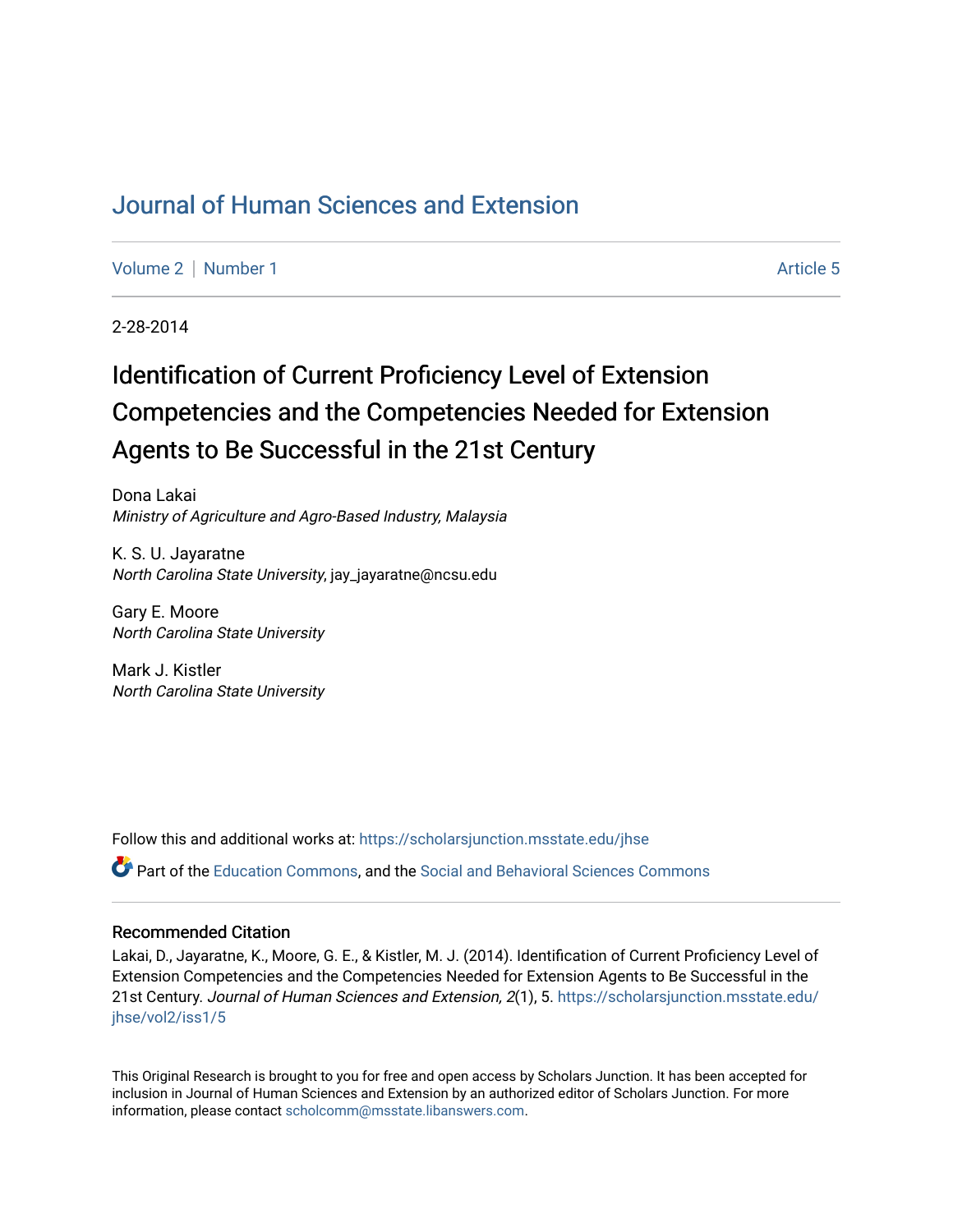## **Identification of Current Proficiency Level of Extension Competencies and the Competencies Needed for Extension Agents to Be Successful in the 21st Century**

## **Dona Lakai**

*Ministry Of Agriculture and Agro-Based Industry, Malaysia* 

## **K. S. U. Jayaratne Gary E. Moore Mark J. Kistler**  *North Carolina State University*

In this era of globalization, competency is an issue of concern to any field of *professionals and their clients. Competency is an integrated set of skills, knowledge, and attitudes that allow one to effectively carry out the activities of a given work to the standards expected in the employment context. The purpose of this descriptive survey study was to determine the current proficiency level of North Carolina Cooperative Extension agents' competencies and the other competencies they need to develop to be successful in Cooperative Extension. Findings indicate that the current proficiency level of competency for Extension agents in North Carolina Cooperative Extension varies from moderate to high in all 42 items listed in the survey. Multiple regression analysis confirmed that Extension agents' years of Extension experience and age were major determinants of their overall proficiency level. Extension agents' proficiency levels did not vary with gender, level of education, professional association affiliation, job position, or area of job responsibility. The research revealed that emotional intelligence, interpersonal skills, flexibility for adapting to changing environments, and ability to manage resources were the most significant other competencies needed for Extension agents to be successful in current context.*

*Keywords:* Extension agents, identification, Extension competencies, needed competencies for the  $21<sup>st</sup>$  century

### **Introduction and Theoretical Framework**

Globalizing economy and technological advancements have forced Extension to review the competencies Extension agents need to perform their current jobs effectively and efficiently.

Direct correspondence to K. S. U. Jayaratne at jay\_jayaratne@ncsu.edu

Journal of Human Sciences and Extension Volume 2, Number 1, 2014 Journal of Human Sciences and Extension Volume 2, Number 1, 2014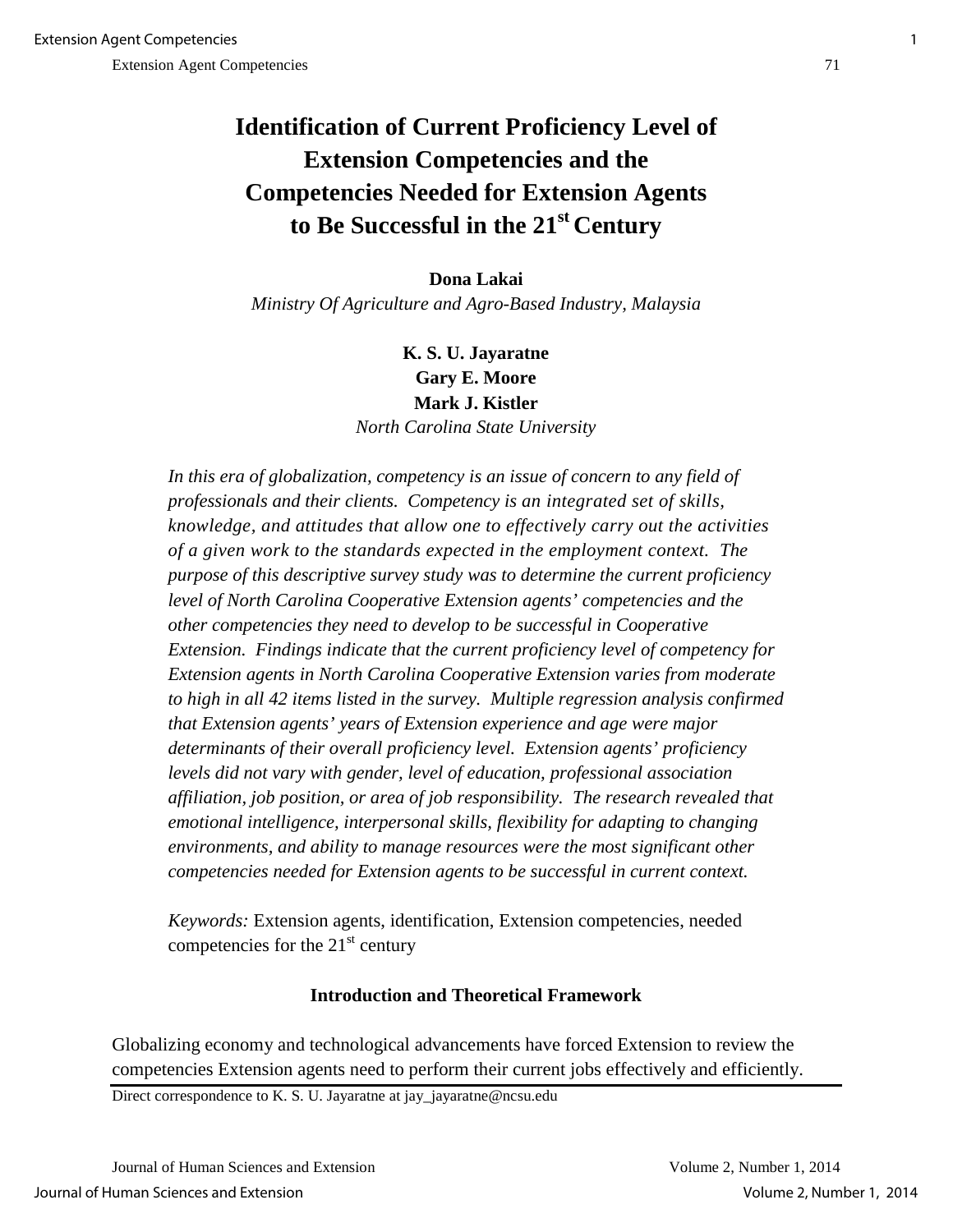Over the last decade, establishing competencies has become a widespread practice in many organizations (Bartram, Robertson, & Callinan, 2002; Cavallo & Brienza, 2001; Olsen, Bhattacharya, & Scharf, 2006). Focusing on competencies helps organizations effectively communicate the responsibilities, knowledge, and skills needed for positions to their employees. It generates highly knowledgeable and proficient employees who are the most valuable resources for an organization. The success of the organization depends greatly on the knowledge and abilities of the employees (American Society for Training & Development, 2006).

Extension needs to proactively recognize when change is necessary, respond, and manage it effectively. In the Extension Committee on Organization and Policy (ECOP) "Vision for the 21st Century" report (2002), one of the recommendations for Extension was to meet those changing needs "by building an organization that empowers, encourages, and supports shared leadership and proactive decision-making by individuals who have the most relevant information and who operate at a level close to the issues" (p. 6).

 A major concern for Extension is determining which professional competencies are most needed by the organization and committing resources to acquire, develop, and utilize them. According to Stone and Bieber (1997), competency is not a new concept for Extension, which has long looked to better its performance. McCormick (1959), as cited in Gibson (2003), stated that as early as 1959, the National Committee on Extension Administrators had identified nine competencies that were imperative for Extension agents' success. But rapid and continuous changes and challenges in technology require Extension professionals to constantly develop and improve their capabilities (Trede & Whitaker, 2000). The success of Extension programs is determined mostly by the ability of Extension agents to acquire the proficiency of needed competencies, because the overall Extension process is dependent on Extension agents' ability to transfer new knowledge, skills, and technology to their clients.

According to Stone and Bieber (1997), continuous efforts are necessary to determine new knowledge, skills, and behaviors needed for agents to achieve excellence in Extension. These efforts will ensure that Extension will still be relevant in the  $21<sup>st</sup>$  century and beyond. The participatory process of developing competencies will also assist Extension professionals to continuously identify and validate the competencies that are important to achieve excellence.

Traditionally, the development of competencies is based on job responsibilities, but Langdon and Marrelli (2002) argued that it is more significant to generate competencies based on the needed outcomes from the job. Identification of job competencies "through a combination of techniques and models" is widely practiced by organizations (Marrelli, 1998, p. 8). Stone (1997) described competencies as the application of knowledge, technical skills, and personal characteristics that are designed around the abilities individuals and groups need to give effective job performances and use in making human resource decisions.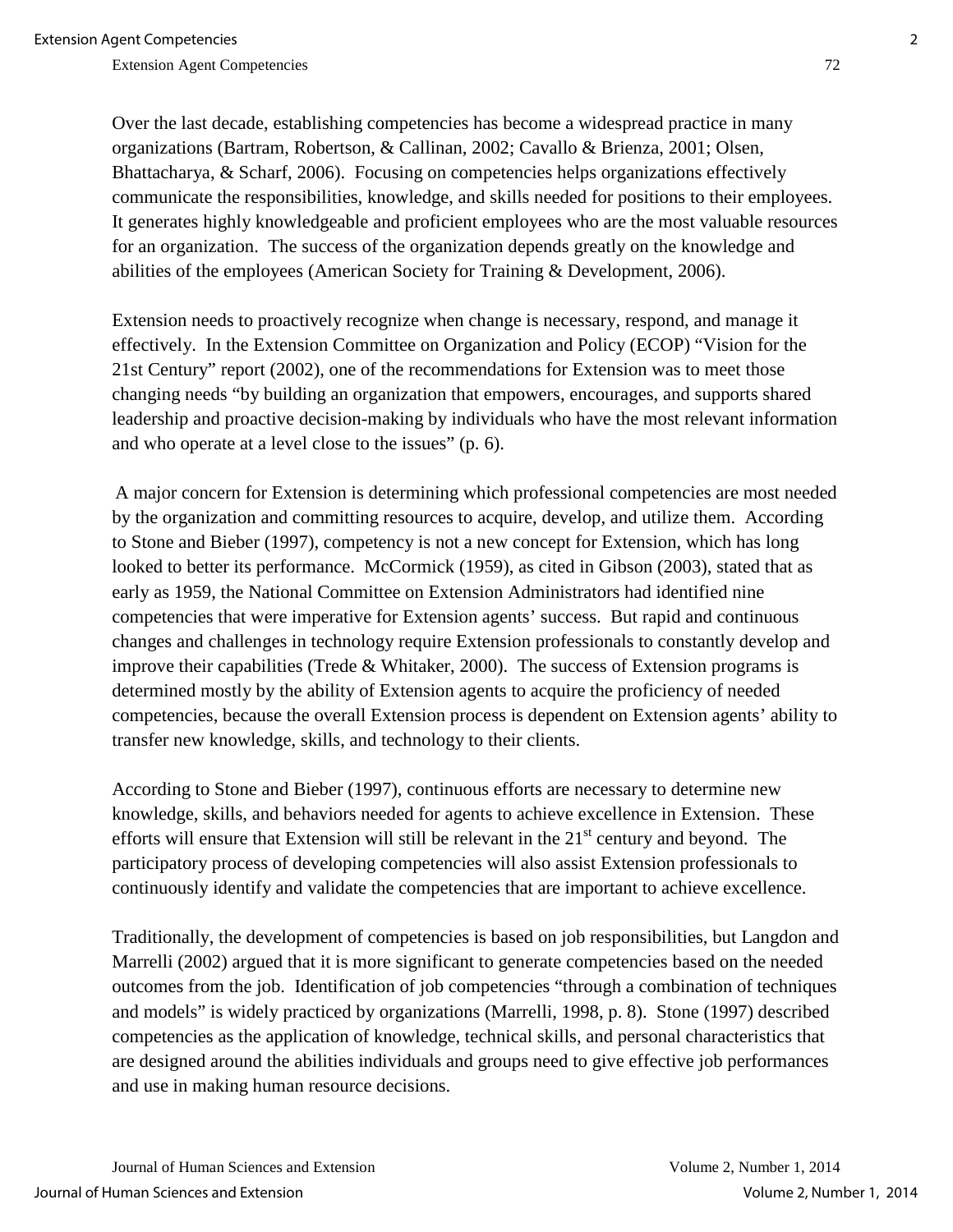According to Langdon and Whiteside (2004), the general definition of competency includes only skills, knowledge, and attributes. However, Bartram, Robertson, and Callinan, (2002) defined competencies as "sets of behaviors that are instrumental in the delivery of desired results or outcomes" (p. 7), while Klein (1996) argued that a competency can also be considered behavioral when it involves only visible behaviors without any judgment, theory, or explanation.

Dubois (1998), as citied in Teodorescu (2006), defined competency as "those characteristics knowledge, skills, mindsets, thought patterns, and the like—that when used whether singularly or in various combinations result in successful performance" (p. 28). McLagan (1997) suggested that competencies can be viewed in six different ways: (a) job tasks, (b) results of work efforts, (c) outputs, (d) knowledge, skills, and attributes, (e) qualities that describe superior performers, and (f) bundles of attributes. With so many different ideas of what competency represents, it is critical for organizations to define the right competency for each role to ensure they obtain the desired results.

In 1992, the Personnel and Organizational Committee of the ECOP identified 16 core competencies that all Extension professionals should acquire (ECOP, 1992). The competencies were applied research, change management, communications and human relations, computer operation and software, conflict resolution, knowledge of the Cooperative Extension Service (CES), educational programming, evaluation and accountability, instructional development and learning, marketing and public relations, organizational development, personal organization and management, professional and career development, public policy education, resource development and management, and strategic planning (ECOP, 1992).

There have been several other studies over the years that support the need for core competencies for the success of various professionals in Extension (Boyd, 2003; Burke, 2003; Fox, Sasser, & Arcemont, 2013; Gonzalez, 1982; Gregg & Irani, 2004; Reynolds, 1993). The Southern Regional Extension Leadership (as cited in Gibson, 2003) identified job management, relating to others, team building, and thinking clearly as major areas of competencies that were believed to be important for the efficiency of Extension professionals. Professionals need to be fully aware of the competencies associated with their job in order to advance in a career ladder (Fox et al., 2013).

Texas Cooperative Extension developed a system-approach to professional development referred to as You, Extension, and Success (*YES!*). The foundation for *YES!* is a set of core competencies that were divided into six broad categories: subject matter expertise, organizational effectiveness, develop and involve others, communications, action orientation, and personal effectiveness (Stone & Coppernoll, 2004). *YES!* is a starting point for Extension employees in Texas to develop professional goals, increase personal achievement, and make an impact in Extension.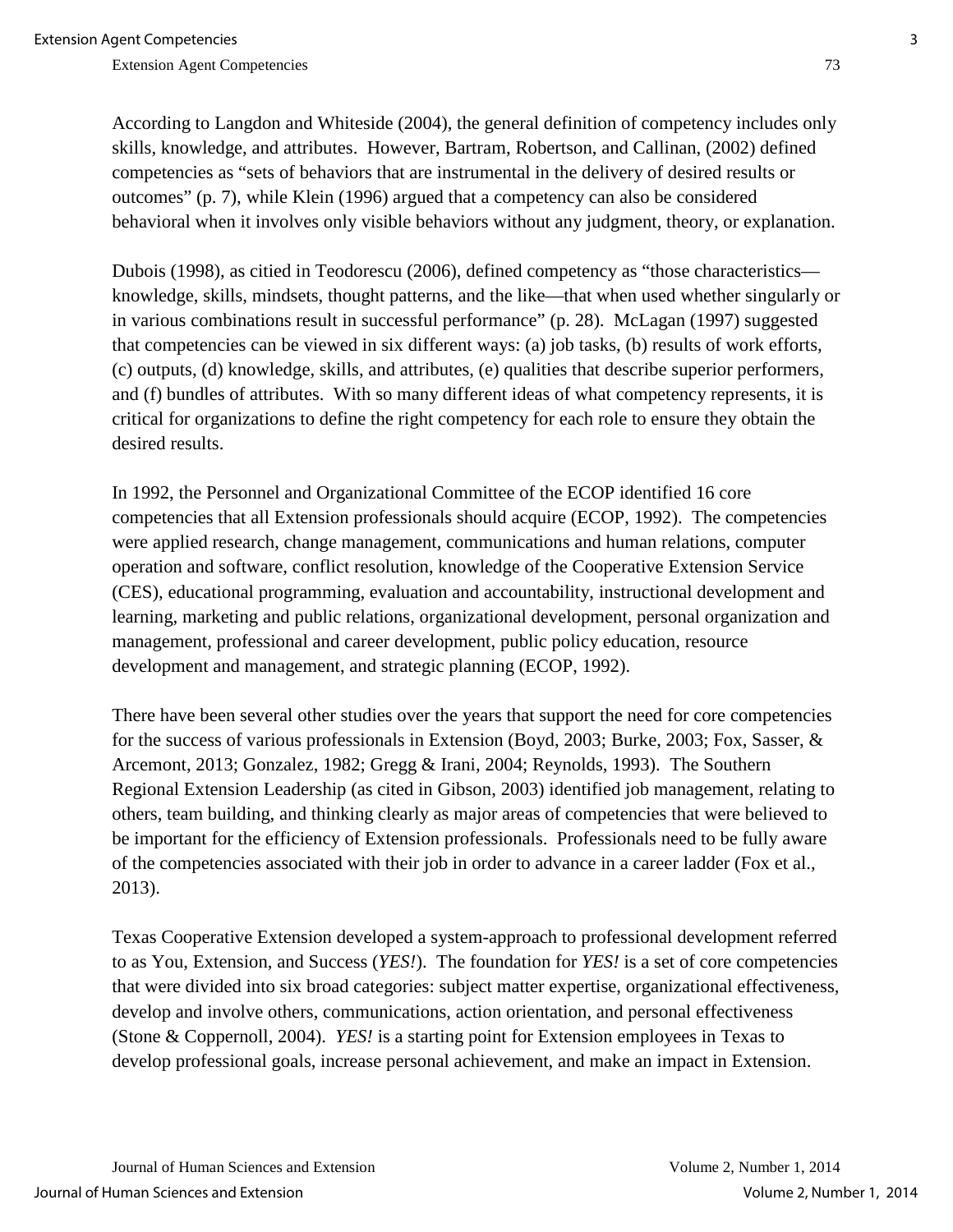Learning to manage resources is an important competency for Extension agents. For example, Place and Jacob (2001) reported that Extension professionals need resource management and stress management competencies to manage stress and pressure in the workplace. It would help them balance work and family, which would lead to better performance and organizational effectiveness. Warrix and Bocanegra (1998) emphasized that Extension agents must understand the culture, values, and attitudes of their clients to develop effective Extension programs. Cultural competency is becoming more important for Extension agents to provide useful information and advice to a diverse population.

In a comparison study between administrative heads of agriculture and participants attending the Association of Leadership Educators Annual Conference, Moore and Rudd (2003) reported that both groups were looking for a list of comparable competencies needed by Extension leaders. The findings of the study also showed the importance of involving various groups and levels of the organization for the identification and development of core competencies required for Extension leadership (Moore & Rudd, 2003). This supports the notion that the establishment of core competencies needs the involvement of various groups to identify and validate the competencies that are important to achieve professional excellence in Extension.

The Blue Ribbon Commission (BRC) on staff development and training was established in 1998 by the North Carolina Cooperative Extension. The Personal and Organizational Development (POD) unit of the North Carolina Cooperative Extension was established to further improve the core competencies determined by the BRC. The POD defined seven core competencies for all Extension professionals in the state, including County Extension Directors (CEDs), administrators, agents, specialists, and volunteers (North Carolina Cooperative Extension, 2001). The North Carolina Cooperative Extension competency model consists of competencies, subcompetencies, and proficiencies defined for each Extension professional group.

The existing competency standards for North Carolina Cooperative Extension agents were developed and introduced by the Personal and Organizational Development Unit in 1999. The competency standards need to be redefined based on current needs and new situational changes, such as global marketing and technological changes; however, there has not been any research to identify the desired competencies after establishing the competency standards a decade ago. The Extension programming environment has changed over the last decade due to urbanization, changes in socioeconomic structure, and technology. This situation can create a gap between what was defined as the desired competency standards in 1999 and the desired competencies in the current context. To be a successful Extension agent today, one must be competent not only in technical subject matter, but also in areas such as management, programming, communication, human relations, and leadership (Gonzalez, 1982; Graham, 2009; Reynolds, 1993; Stone & Coppernoll, 2004).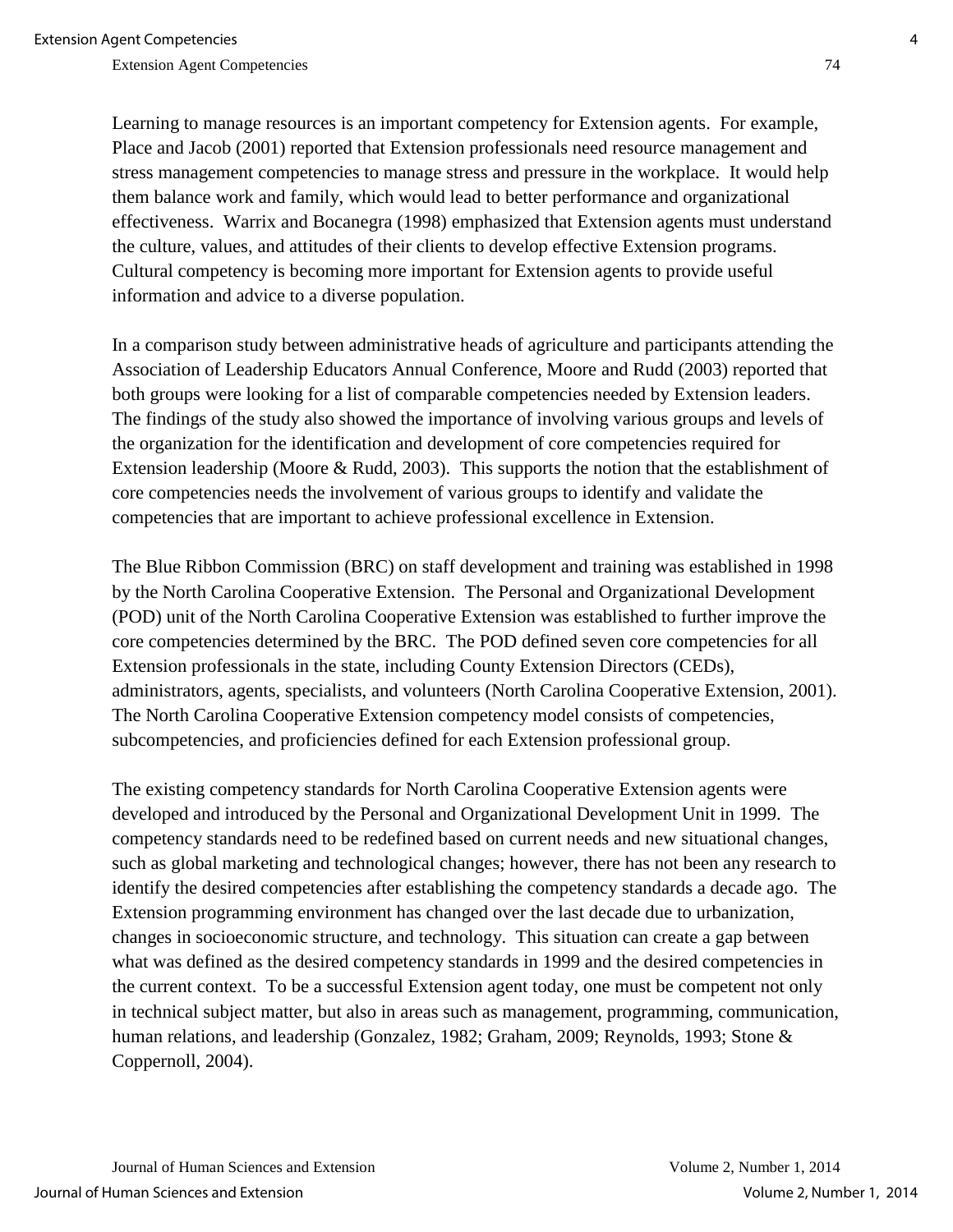The changing environment has forced Extension to review the competencies Extension agents need in order to perform their current jobs effectively and efficiently. Extension agents have to adapt to the changing environment and needs of the populations they serve. This situation indicates the need to determine the current areas of competency of Extension agents and identify the new competencies necessary for them to effectively serve the needs of diverse clients in the 21st century. A greater understanding of the competencies needed by existing and newly hired Extension agents is important for organizational development (Owen, 2004).

According to Gander (2006), existing competency assessment tools do not constantly measure the competency gap of employees over time because the requirements or standards are changing with time. Gander (2006) developed a measurement tool, called the Outcome Proficiency Indicators Scale (OPIS), that statistically monitors any changes in expertise levels of individuals or groups. Most organizations have a well-defined competency list, but usually lack the ability to measure, enhance, and fulfill those competencies (Langdon & Whiteside, 2004). Competencies are traditionally developed based on existing high achieving qualities in the organization, but they may not produce the same outcomes in the future (Gayeski, Golden, Andrade, & Mason, 2007). Therefore, it is vital for any organization to continuously evaluate, identify, and improve its competencies to be successful in the changing environment.

Identification of Extension agents' current proficiency level of competencies is important for determining in-service training needs. Also, it is necessary to understand whether Extension agents' proficiency levels vary with their demographic characteristics, such as age, gender, job position, level of education, experience, subject matter responsibility, and professional association affiliation for designing tailored in-service training programs for specific groups of Extension agents based on their proficiency levels and demographics.

#### **Purpose and Objectives**

The purpose of this study was to determine the current proficiency level of North Carolina Cooperative Extension agents' competencies and the competencies needed to be successful in the  $21<sup>st</sup>$  century. More specifically, the study aims to achieve the following objectives:

- 1. Describe Extension agents' demographic characteristics.
- 2. Determine Extension agents' current proficiency levels of competencies.
- 3. Determine whether Extension agents' proficiency levels vary with their age, gender, job position, level of education, experience, subject matter responsibility, and professional association affiliation.
- 4. Identify other competencies important for Extension agents to be successful in the  $21<sup>st</sup>$  Century.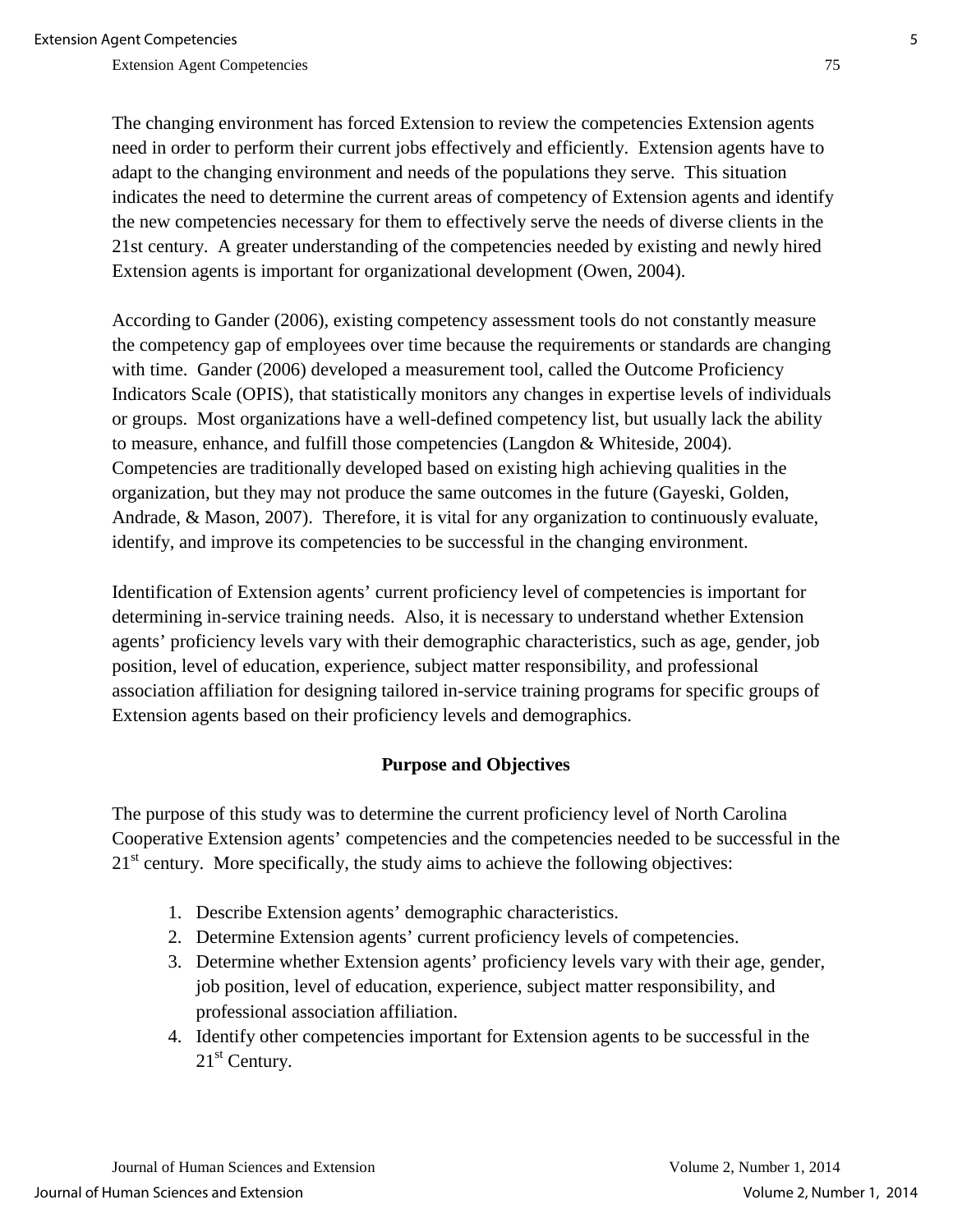## **Methods**

This was a descriptive survey research study conducted online with a random sample of Extension agents in North Carolina.

## *Population and Sampling*

All Extension agents in North Carolina comprised the study population. The 2009 Extension agent directory maintained by the North Carolina Cooperative Extension Director's office was the population frame used to draw the study sample randomly. There were 332 Extension agents in the population. An online sample size calculator based on Krejcie and Morgan's (1970) guidelines was used to calculate the sample size. The required sample size based on the sampling frame of 332 was 178 for achieving a 95% level of confidence with a 5% margin of error for this population. However, literature indicates that Extension agents' response rate to surveys can be as low as 65.2% (Edwards, McLucas, Briers, & Rohs, 2004). The pilot study conducted with 20 randomly selected Extension agents in North Carolina received a 50% response rate with one e-mail. Based on this information, it was assumed that with two or more e-mails, the study could achieve a 65% response rate with Extension agents. Based on this assumption, the sample size was recalculated adjusting for a 65% response rate. The adjusted sample was 274 agents. The simple random sampling procedure was followed for drawing the study sample.

### *Instrumentation*

The survey instrument was developed to determine the current situation of the Extension agents' proficiency levels on various competencies and the new competencies they needed to be successful. The survey instrument contained closed-ended and open-ended questions. The instrument consisted of a scale for recording proficiency levels, desired other competencies, and demographic information questions. The proficiency recording scale consisted of 42 items related to the competencies defined by North Carolina Cooperative Extension in 1999 on a fivepoint Likert scale, ranging from 1 = *Very Low* to 5 = *Very High*. The 42 items in the scale were grouped into seven competency categories containing six items each. The seven competency categories were organizational knowledge, technical/subject matter expertise, programming, professionalism, communications, human relations, and leadership. Respondents were asked to report their current level of proficiency. The total score of each competency category ranged from 6 being the lowest to 30 being the highest. The overall Extension proficiency score ranged from 42 being the lowest proficiency level to 210 being the highest proficiency level on the overall 42-item scale. The self-reporting of proficiencies has a potential to result in an elevated report of proficiency compared to the actual level; this can be considered as a limitation of this study. In addition to the given 42 competencies, respondents were asked to list new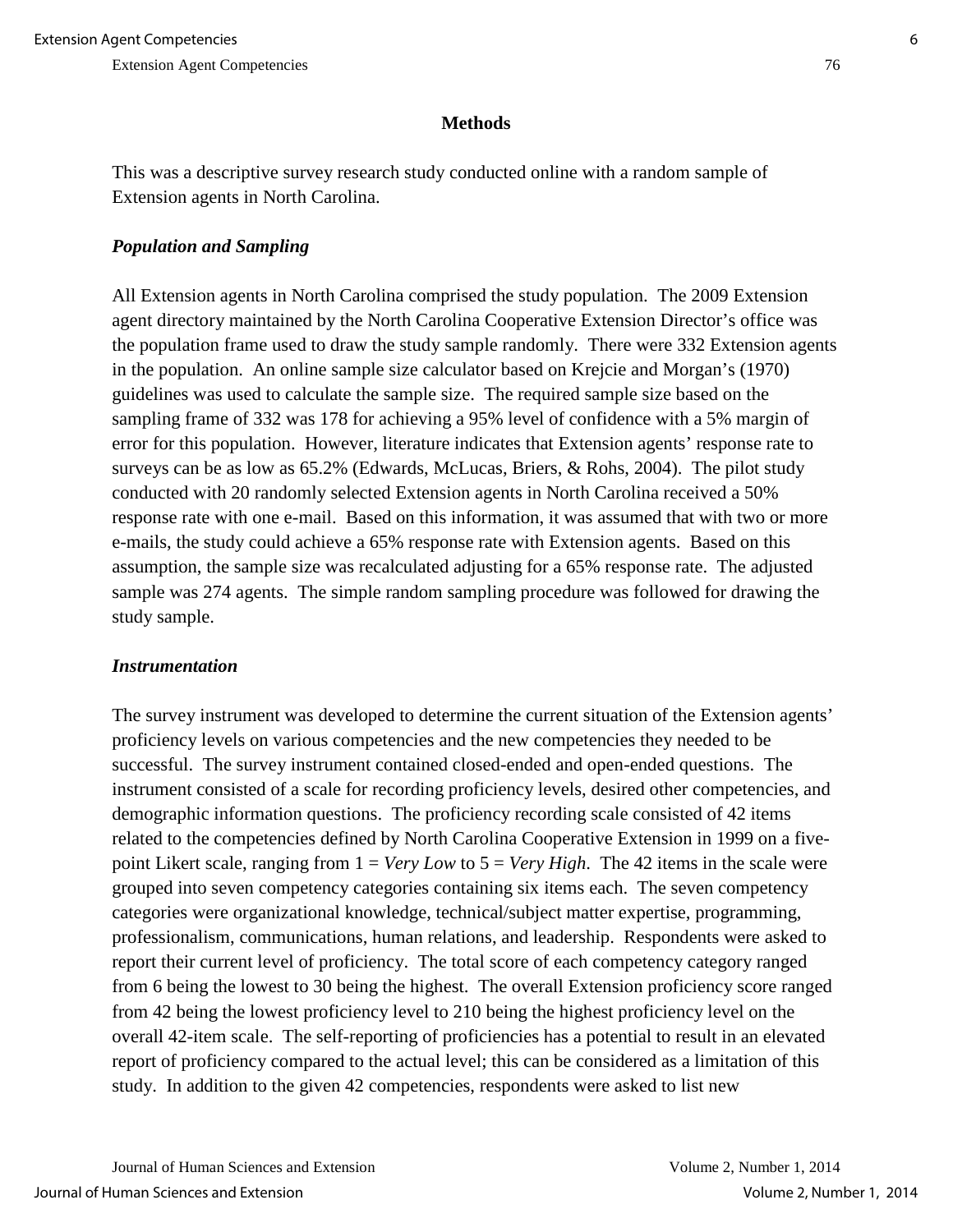competencies they felt were important to being successful. The demographic section gathered information on age, gender, current positions in Extension, level of education, years of experience in Extension, major areas of program responsibility, and membership in any Extension-related professional associations. This questionnaire was developed for collecting data online.

#### *Validity and Reliability*

Content validity was established by using a panel of experts in the Extension education field. The panel of experts was given a copy of the instrument and asked to comment on its contents. Experts' comments and suggestions were incorporated into the final instrument. The instrument was then pilot-tested with 20 Extension agents to identify face validity and determine the reliability of the proficiency recording scale. Pilot study participants were excluded from the final sample. Changes were made according to the pilot study participants' suggestions to ensure that the questions were clear and meaningful. Data from the pilot test were analyzed to assess instrument reliability. Cronbach's alpha was .94 for the 42-item Extension competency proficiency scale. Cronbach's alpha values for the core competency subscales are in Table 1.

| <b>Name of the Six-item Competency Subscale</b> | $\alpha$ |
|-------------------------------------------------|----------|
| Organizational Knowledge                        | .89      |
| <b>Subject Matter Expertise</b>                 | .88      |
| <b>Educational Programming</b>                  | .86      |
| Professionalism                                 | .79      |
| Communications                                  | .81      |
| <b>Human Relations</b>                          | .85      |
| Leadership                                      | .91      |

 *Table 1. Cronbach's Alpha Values for the Proficiency of Core Competency Subscales*

#### *Data Collection and Analysis*

In the summer of 2010, data were collected using an online survey. First, an e-mail was sent to Extension agents in the sample providing the purpose of the study, a consent form, and the survey link. They were given two weeks to respond. After two weeks, a follow-up e-mail was sent with the link asking agents to respond within a week. Respondents and nonrespondents were not identified to maintain anonymity. Therefore, the second follow-up e-mail was sent to all participants after the initial response deadline. The survey received 180 responses, comprising a 66% response rate. Early and late respondents were compared to address nonresponse error (Lindner, Murphy, and Briers, 2001). No significant difference between early and late respondents was found, indicating results can be generalized to the study population.

The data were analyzed using the SPSS 19 program (SPSS, 2009). Descriptive statistics were used to summarize findings. A multiple regression analysis was used to determine whether the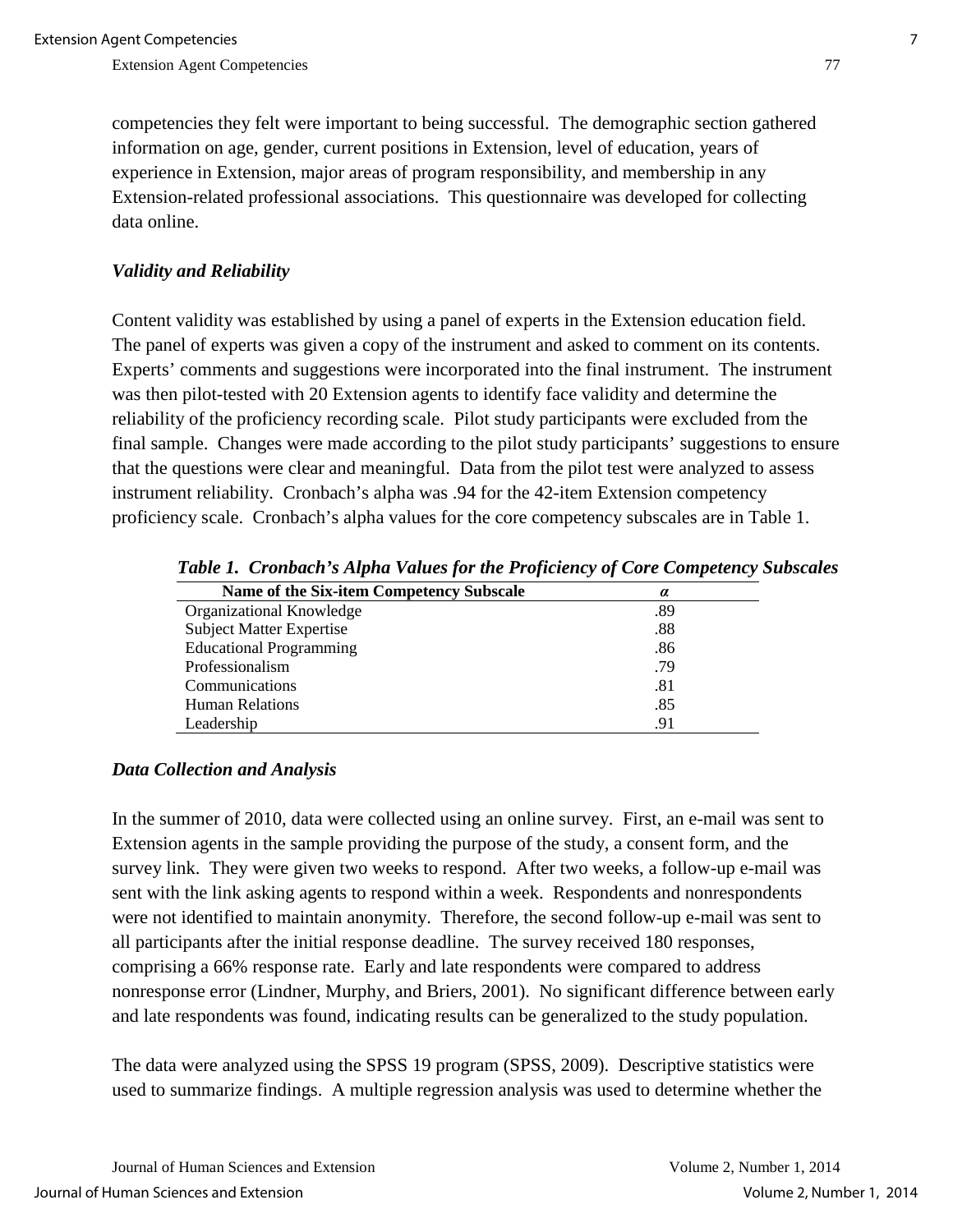current levels of Extension agents' proficiency in the core competencies varies with their demographic characteristics. Descriptive statistics were used to describe the demographic characteristics of respondents. The data obtained from the open-ended questions were summarized by using content analysis.

#### **Findings**

Findings are organized and presented under the objectives of this study.

#### *Objective 1. Extension Agents' Demographic Characteristics*

The majority (61%) of respondents were female. Age of respondents ranged from 23 to 64 years, with a mean of 42.1 years. Seventy-eight percent of respondents were in the 30 to 59 years age category. Only 5.4% of respondents were over 59 years. Respondents were highly educated, with the majority (61.8%) having master's degrees; only 3.4% had doctoral degrees.

Of the respondents, 44% were Extension Agents, 20% were Associate Extension Agents, and 34.3% were Assistant Extension Agents in their job ranks. The remaining respondents were categorized into Other. Of the respondents, 33.9% were Agriculture agents, 23.2% were Family and Consumer Sciences agents, 18.6% were 4-H and Youth Development agents, and 17.8% were Horticulture agents. Forestry and Natural Resource agents, Community Development agents, and Other made up a small percentage (6.2%) of respondents. Most of the respondents (88.3%) were members of Extension professional associations; only 11.7% were not a member of any Extension professional association. Respondents' years of experience in Extension varied from less than a year to a maximum of 35 years, with a mean experience of 12.2 years. The data indicate that the majority (53.6%) of respondents had less than 11 years of work experience in Extension. Nearly one third of respondents had five years or less experience in Extension. Only 10.5% of respondents had 25 or more years of Extension experience.

#### *Objective 2. Extension Agents' Current Proficiency Level for Competencies*

The seven core competencies recommended by the Blue Ribbon Commission for all Extension professionals in North Carolina Cooperative Extension are *Organizational Knowledge*, *Subject Matter Expertise, Educational Programming, Professionalism, Communications, Human Relations,* and *Leadership* (North Carolina Cooperative Extension, 2001). Extension agents' current levels of proficiency in these seven core competency areas were assessed. Six unique subcompetencies for each of the core competency areas were used to determine Extension agents' current level of proficiency. Proficiency levels were recorded on a five-point Likert scale, ranging from 1 = *Very Low* to 5 = *Very High*. The mean score and standard deviation on this scale for each of the 42 subcompetencies are in Table 2.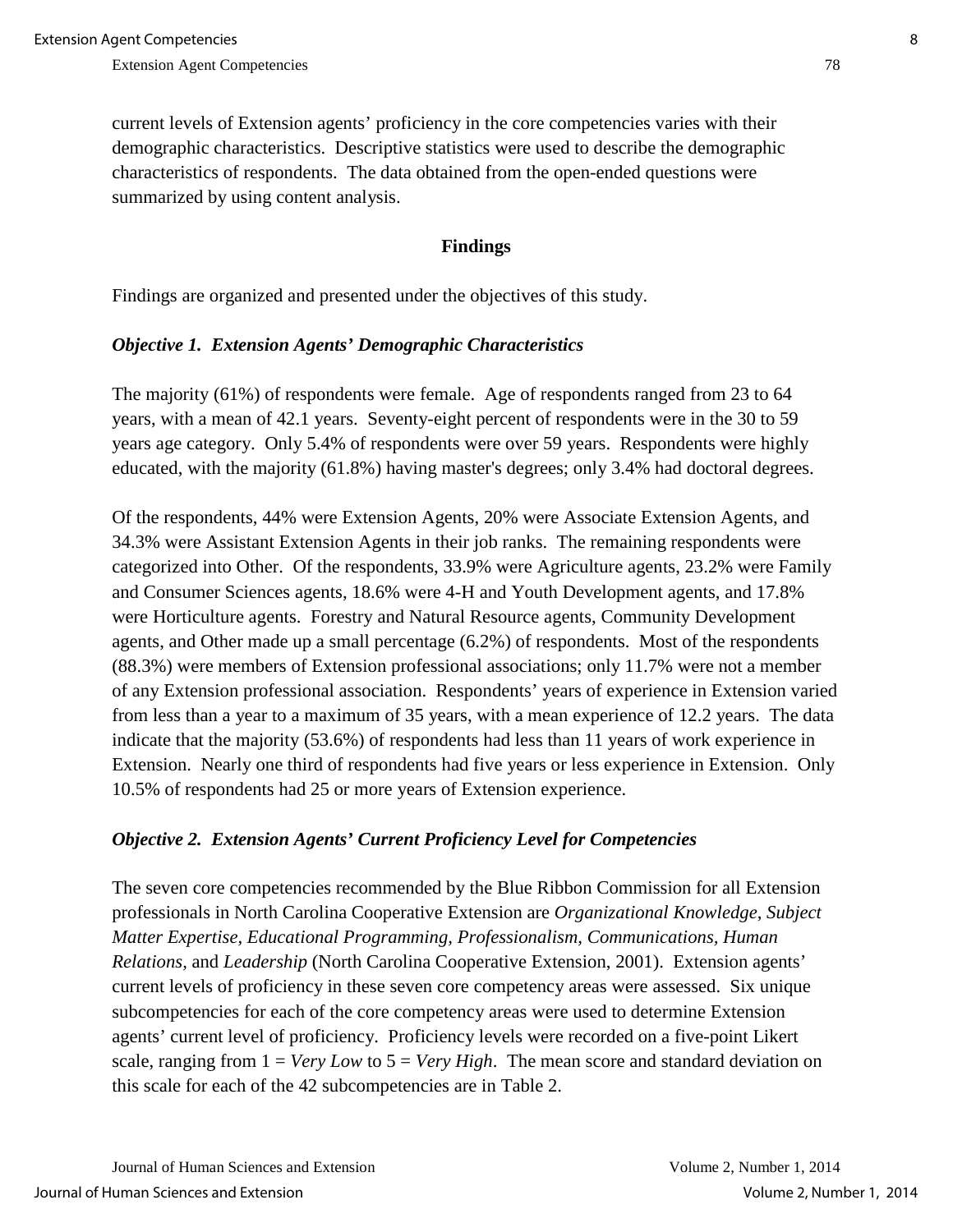| Table 2. Respondents Carrent Fojiciency Level for Subcompetencies |                  |           |
|-------------------------------------------------------------------|------------------|-----------|
| Competency                                                        | $\boldsymbol{M}$ | <b>SD</b> |
| Organizational Knowledge                                          |                  |           |
| Understand vision and mission of CES                              | 4.08             | 0.72      |
| Understand organizational structure of CES                        | 4.02             | 0.71      |
| Identify partners and stakeholders of CES                         | 3.87             | 0.81      |
| Identify policies specific to your $area(s)$ of responsibility    | 3.86             | 0.91      |
| Understand the policies of CES                                    | 3.75             | 0.78      |
| Understand Extension organizational procedures                    | 3.55             | 0.74      |
| <b>Subject Matter Expertise</b>                                   |                  |           |
| Apply relevant subject matter to real life problems               | 4.33             | 0.65      |
| Explain relevant subject matter                                   | 4.29             | 0.67      |
| Identify research-based information                               | 4.24             | 0.70      |
| Develop a program on the subject matter                           | 4.18             | 0.73      |
| Identify appropriate delivery strategies                          | 4.15             | 0.73      |
| Demonstrate technology skills pertinent to subject matter         | 4.06             | 0.73      |
| <b>Educational Programming</b>                                    |                  |           |
| Utilize effective teaching methods                                | 4.14             | 0.70      |
| Understand basic components of educational programming            | 4.07             | 0.74      |
| Acquire teaching resources for your subject area                  | 4.05             | 0.79      |
| Prepare an annual plan of work for area of responsibility         | 3.78             | 0.82      |
| Recruit and manage volunteers                                     | 3.60             | 0.86      |
| Evaluate extension program                                        | 3.42             | 0.75      |
| Professionalism                                                   |                  |           |
| Identify opportunities for professional development               | 3.93             | 0.74      |
| Participate in Extension professional associations                | 3.84             | 0.88      |
| Manage multiple tasks                                             | 3.82             | 0.77      |
| Manage time effectively                                           | 3.64             | 0.82      |
| Interpret research findings                                       | 3.57             | 0.82      |
| Manage stress                                                     | 3.39             | 0.88      |
| Communications                                                    |                  |           |
| Make clear and convincing oral presentations                      | 4.02             | 0.75      |
| Develop good listening skills                                     | 3.98             | 0.71      |
| Fostering an environment for open communication                   | 3.93             | 0.68      |
| Write effectively for target audience                             | 3.93             | 0.78      |
| Use latest communications technology                              | 3.56             | 0.88      |
| Develop a marketing plan for programs                             | 3.48             | 0.86      |
| Human Relations                                                   |                  |           |
| Develop trusting professional relationships                       | 4.04             | 0.73      |
| Provide consultation to clientele groups                          | 4.01             | 0.72      |
| Establish relationship with subject matter specialists and peers  | 3.98             | 0.75      |
| Use professional network to enhance programs                      | 3.92             | 0.74      |
| Understand diversity in extension                                 | 3.84             | 0.82      |
| Manage conflicts                                                  | 3.53             | 0.78      |
| Leadership                                                        |                  |           |
| Apply critical thinking skills                                    | 3.91             | 0.70      |
| Understand relationship of personal goals to job performance      | 3.82             | 0.81      |
| Understand leadership principles                                  | 3.82             | 0.78      |
| Understand workgroup dynamics                                     | 3.66             | 0.76      |
| Nurture leadership skills in others                               | 3.59             | 0.85      |
| Develop a plan for building personal leadership skills            | 3.58             | 0.75      |

*Table 2. Respondents' Current Proficiency Level for Subcompetencies*

*Note.* Scale: 1 = *Very Low*; 2 = *Low*; 3 = *Moderate*; 4 = *High*; 5 = *Very High*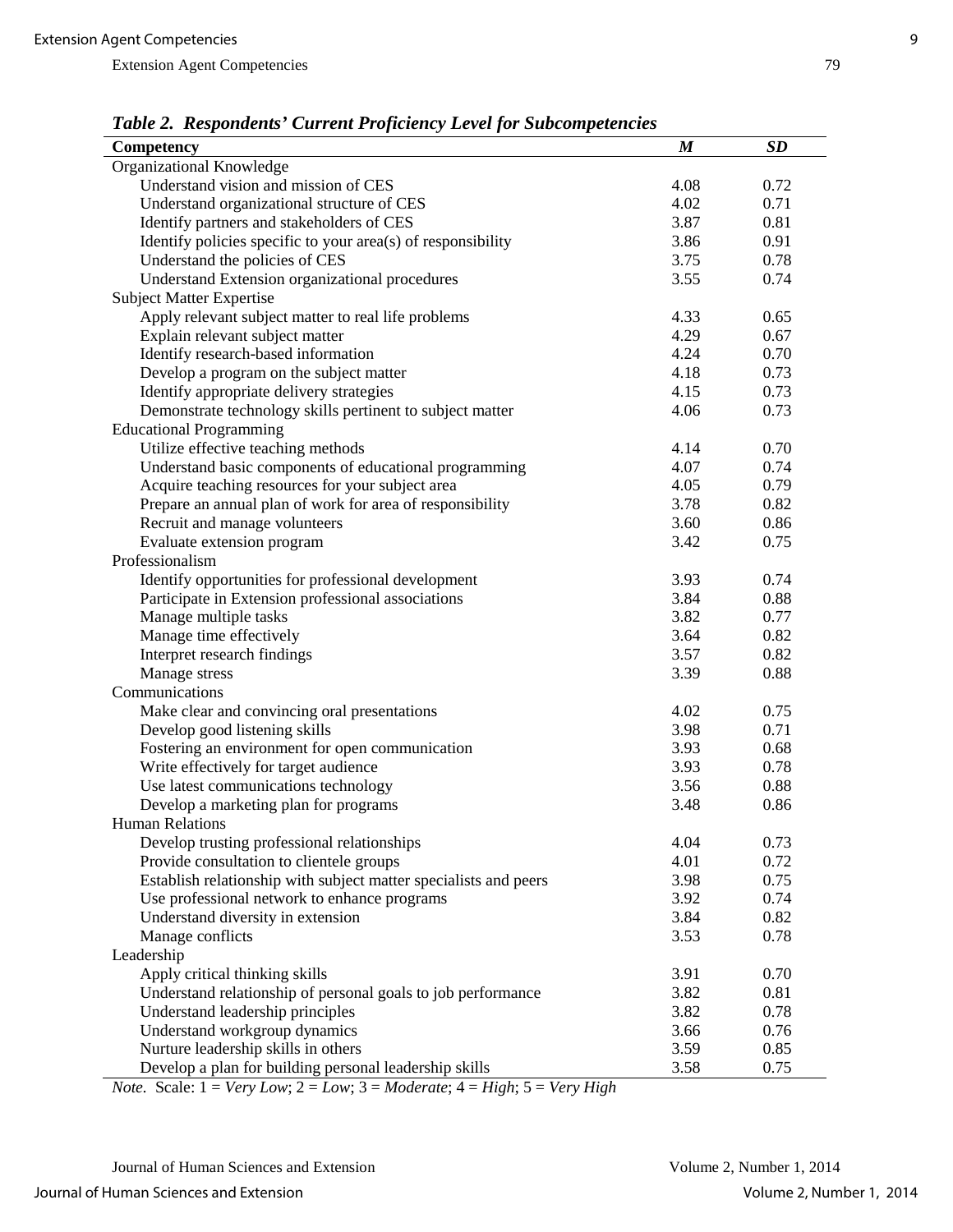Mean values close to 5 on this scale indicate that Extension agents have a high level of proficiency in those subcompetencies. The mean scores of all 42 subcompetencies in the scale ranged from 3.39 to 4.33. The five most proficient subcompetencies were *applying relevant subject matter to real life problems* (*M* = 4.33), *explaining relevant subject matter* (*M* = 4.29), *identification of research-based information* (M=4.24), *developing a program on the subject matter* ( $M = 4.18$ ), and *identification of appropriate delivery strategies* ( $M = 4.15$ ). All of these highest proficiency rating subcompetencies are in the *Subject Matter* core competency category. The five least proficient subcompetencies were *managing stress* (*M* = 3.39), *evaluation of Extension programs* (*M* = 3.42), *development of a marketing plan for programs* (*M* = 3.48), *managing conflicts* (*M* = 3.53), and *understanding Extension organizational procedures* (*M* =  $3.55$ ).

*Core competency proficiency levels.* The proficiency scores for each of the subcompetencies were aggregated to get the score for each of the seven core competencies. The score on this aggregated scale can range from 6 to 30, with mean values close to 30 indicating a high level of proficiency for core competencies. As summarized in Table 3, the highest mean value ( $M =$ 25.2) was reported for the *Subject Matter Expertise* competency category, followed by *Human Relations* competency category ( $M = 23.3$ ). The lowest mean value ( $M = 22.2$ ) was reported for the *Professionalism* competency category.

|                                                                                                                                                                                               |       | л.    |
|-----------------------------------------------------------------------------------------------------------------------------------------------------------------------------------------------|-------|-------|
| <b>Core Competency</b>                                                                                                                                                                        | M     | SD    |
| <b>Subject Matter Expertise</b>                                                                                                                                                               | 25.2  | 3.34  |
| <b>Human Relations</b>                                                                                                                                                                        | 23.3  | 3.44  |
| <b>Educational Programming</b>                                                                                                                                                                | 23.0  | 3.57  |
| Organizational Knowledge                                                                                                                                                                      | 22.9  | 3.74  |
| Communications                                                                                                                                                                                | 22.9  | 3.36  |
| Leadership                                                                                                                                                                                    | 22.4  | 3.85  |
| Professionalism                                                                                                                                                                               | 22.2  | 3.41  |
| <b>Overall Competency</b>                                                                                                                                                                     | 161.8 | 20.74 |
| $M_{\alpha\alpha}$ Core Compatency $S_{\alpha\alpha}$ $\zeta = V_{\alpha\beta}$ , $I_{\alpha\alpha\beta}$ $10 = I_{\alpha\alpha\beta}$ $10 = M_{\alpha}$ denotes $24 = U_{\alpha\beta\gamma}$ |       |       |

 *Table 3. Respondents' Current Proficiency Level for Core Competencies*

 *Note.* Core Competency Scale: 6 = *Very Low*; 12 = *Low*; 18 = *Moderate*; 24 = *High*; 30 = *Very High*

*Overall proficiency levels.* The scores of all 42 subcompetencies were aggregated to get the overall proficiency level of Extension agents. The overall proficiency score on this scale can range from 42 to 210. The overall proficiency score ranged from 94 to 210 with the mean value of 161.77 (Table 3). The distribution of respondents' overall proficiency scores in quartiles is summarized in Table 4. Respondents were distributed between the  $2<sup>nd</sup>$  quartile and the  $4<sup>th</sup>$ quartile. The majority (59.3%) of respondents were in the  $3<sup>rd</sup>$  quartile (127 to 168).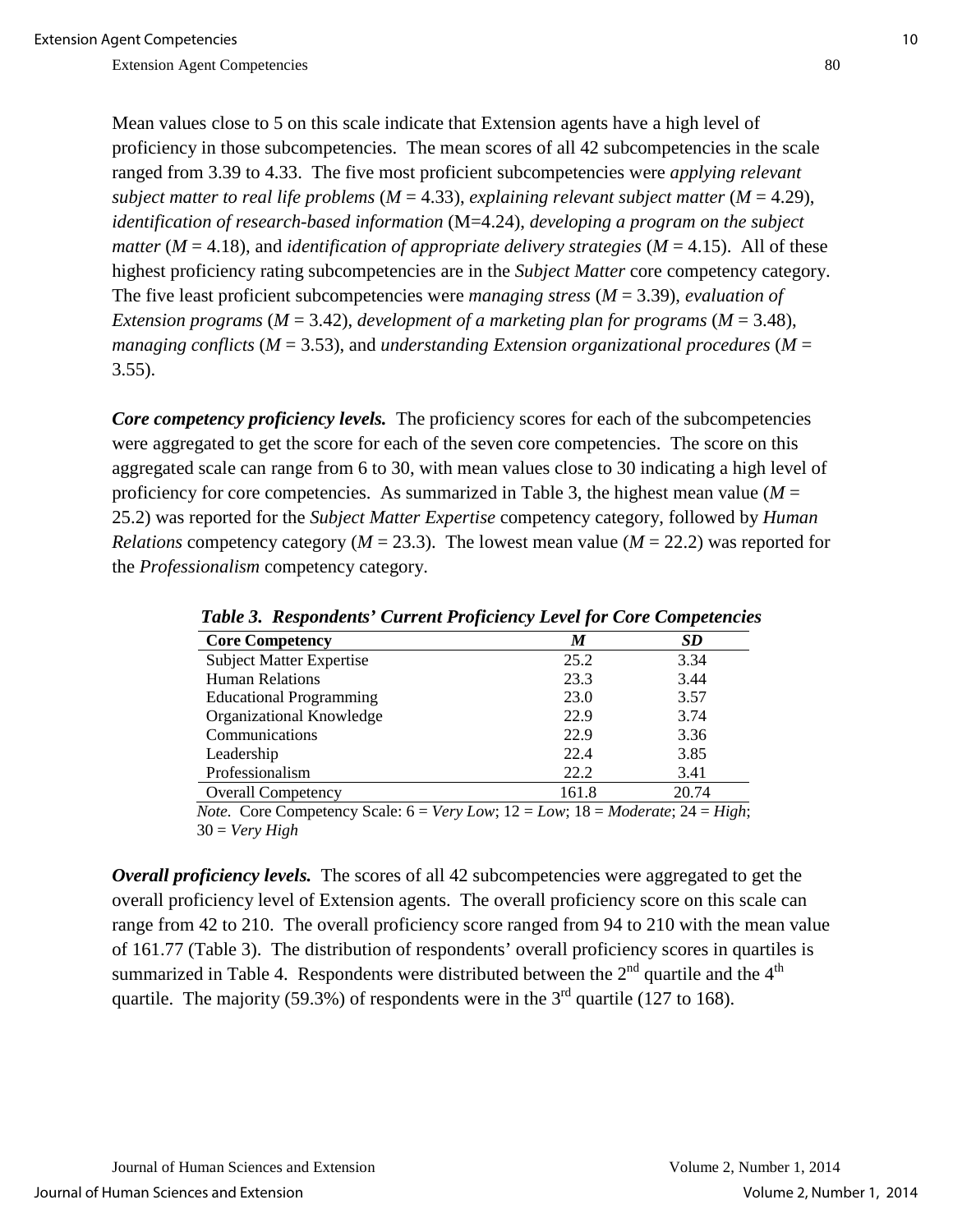| <b>Range of Scores for Quartiles</b> | n  |      |
|--------------------------------------|----|------|
| $1st$ quartile (42 to 84)            |    |      |
| $2nd$ quartile (85 to 126)           | 10 | 6.U  |
| $3rd$ quartile (127 to 168)          | 99 | 59.3 |
| $4th$ quartile (169 to 210)          | 58 | 34.7 |

*Table 4. Distribution of Overall Proficiency Score*

## *Objective 3. Determine Whether Extension Agents' Proficiency Levels Vary with Their Demographic Characteristics*

A multiple regression analysis was used to determine whether Extension agents' overall proficiency levels vary with their demographic characteristics. The overall competency was the dependent or criterion variable, while demographic characteristics were used as independent or predictor variables in regression analysis. The demographic variables used in this regression analysis include gender, age, Extension experience, job rank, content area, and professional association affiliation.

The linear combination of the demographic variables included in the regression analysis was significantly related to the proficiency level of respondents as summarized in Table 5. The coefficient of determination  $(r^2)$  was 0.30, indicating that 30% of the variability in proficiency level can be predicted from the demographic variables included in the linear regression function. This linear function was significant at  $p = .001$  level.

The beta (*β*) value shows the strength of the correlation between the predictor variable and the criterion variable. Of the demographic variables in the regression function, years of Extension experience and age were the only variables that had significant beta values as summarized in Table 5. Years of Extension experience had the highest beta value (*β* = .24), followed by age (*β* = .21). Respondents' years of Extension experience and age were positively correlated with their overall proficiency level. Gender, job position, level of education, area of job responsibility, and professional association affiliation did not correlate with their overall proficiency levels. These findings indicate that Extension agents' proficiency levels did not vary with demographic differences, except age and years of Extension experience.

| Comz Then Science Demozraphic Tarabics |     |      |        |
|----------------------------------------|-----|------|--------|
| <b>Demographic Variables</b>           |     |      |        |
| Age                                    | .21 | 2.06 | $.04*$ |
| Gender                                 | .00 | 0.07 | .94    |
| Job position                           | .03 | 0.34 | .73    |
| Highest education level                | .13 | 1.58 | .12    |
| Years of experience in Extension       | .24 | 2.08 | $.04*$ |
| Major area of job responsibility       | .14 | 1.79 | .08    |
| Professional association affiliation   | .03 | 0.46 | .64    |

*Table 5. Regression Model to Predict the Overall Proficiency Level of Extension Agents Using Their Selected Demographic Variables*

*Note.*  $* p < .05$  (Regression Model:  $F = 8.3$ ,  $p < .001$ ,  $r^2 = .3$ , adjusted  $r^2 = .26$ )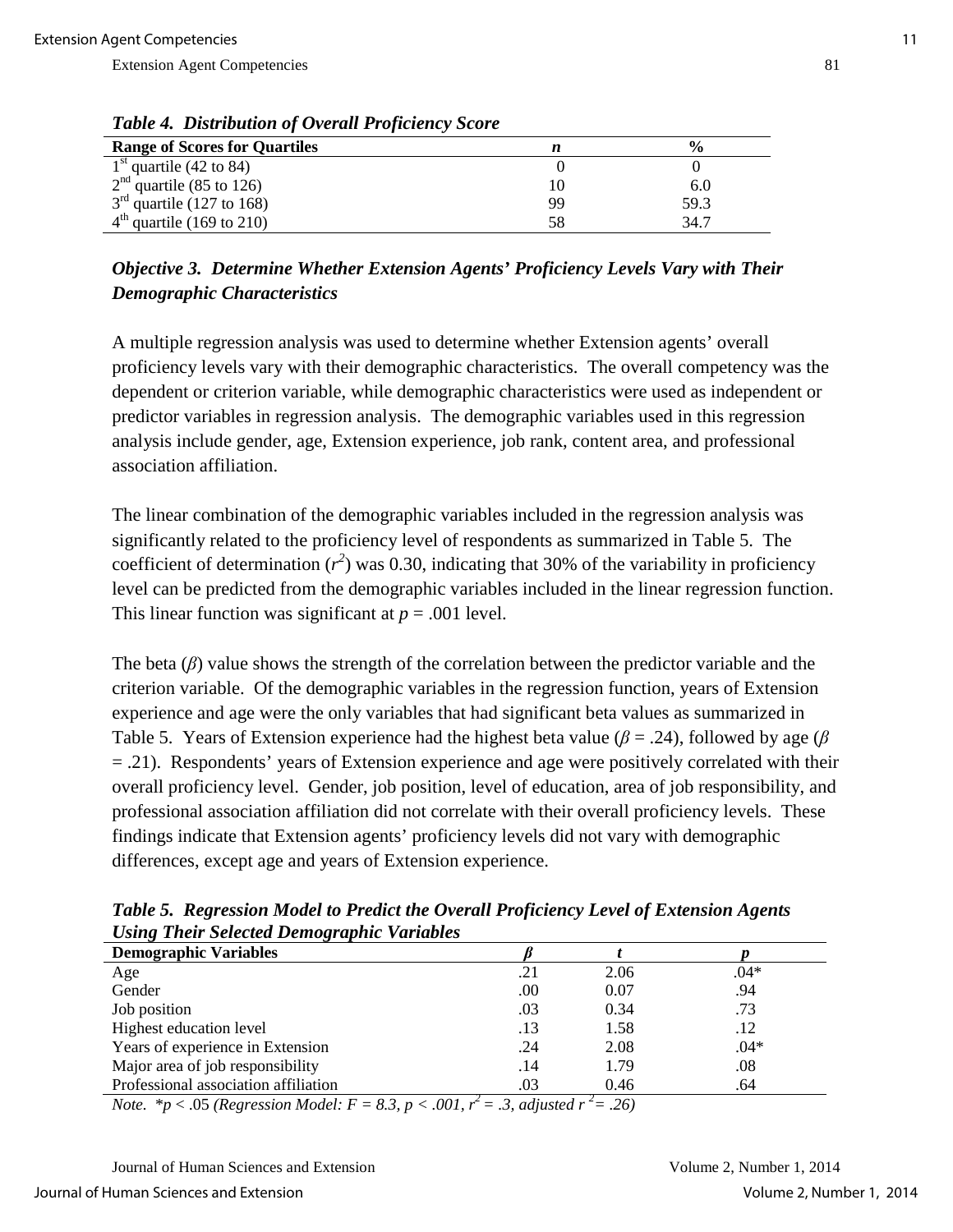#### *Objective 4. Other Competencies Important for Extension Agents*

Participants in this study were asked to list other competencies they considered as very important to being an effective Extension agent in the current context. Of the 180 respondents, 77 listed additional new competencies. These responses were analyzed for the content and categorized into identifiable competency themes. A total of four additional competencies were identified, as summarized in Table 6. Approximately 34.7% of respondents identified *emotional intelligence* as the most essential additional competency in the current context. This would include *motivation*, *self-confidence*, and *empathy*. Respondents perceived *interpersonal skills*, which included *social skills*, as another important additional competency for Extension agents. Other additional competencies identified by respondents were *flexibility or adaptability* and *managing resources*.

Several new competencies identified by respondents were an expansion of existing core competencies for Extension agents in North Carolina Cooperative Extension, especially under the *Educational Programming, Technical/Subject Matters*, and *Professionalism* competencies. Several respondents indicated that program evaluation and understanding how to use the Extension Reporting System (ERS) were important competencies in order to ensure accountability of Extension programming. Respondents also pointed out the need for Extension agents to have research knowledge competencies to understand the research process, and to interpret and apply recommendations to real life problems.

| <i><b>Extension Agents</b></i> |    |               |
|--------------------------------|----|---------------|
| <b>New Competencies</b>        | n  | $\frac{6}{6}$ |
| Emotional intelligence         | 17 | 34.7          |
| Interpersonal skills           | 12 | 24.5          |
| Flexibility/adaptability       |    | 22.4          |
| Managing resources             |    | 18.4          |

| <b>Table 6. New Competencies Considered Important for</b> |
|-----------------------------------------------------------|
| <b>Extension Agents</b>                                   |

#### **Conclusions**

The majority of the Extension agents in North Carolina were well-educated, young females with less than 11 years of experience. According to Ensle (2005), Extension administrators need to understand how young agents' values will affect the Extension organization in the future, as they are likely to give up opportunities for professional development in exchange for more time with family and friends. The majority (88.3%) of the Extension agents in North Carolina Cooperative Extension are affiliated with a professional association, indicating their commitment to professional development. Extension agents' participation in a professional association can help them learn about the professional expectations of Extension (Strong & Harder, 2009).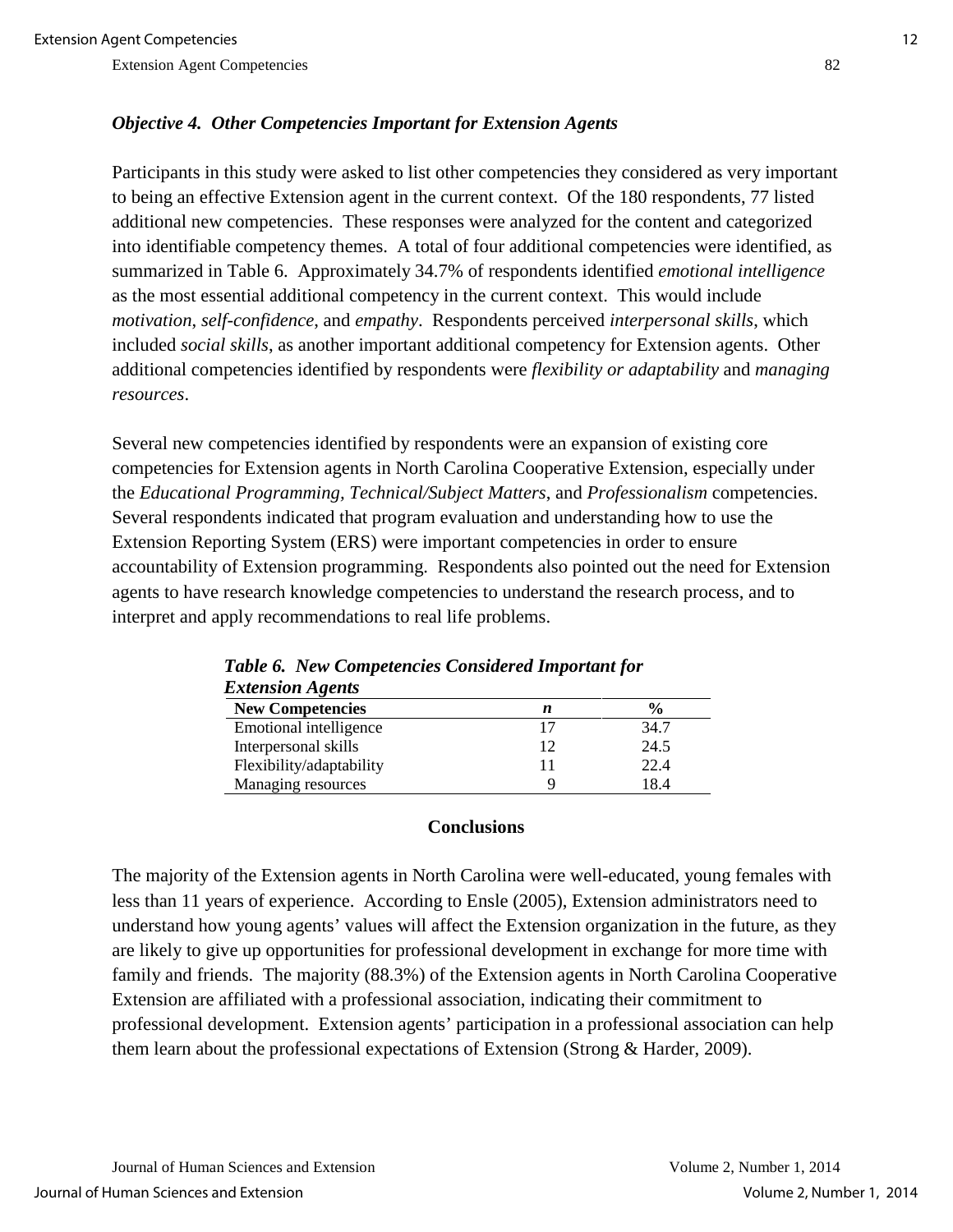North Carolina Cooperative Extension agents' current level of proficiency in 42 subcompetencies ranged from 3.39 to 4.29 on a five-point Likert scale (1 = *Very Low*, 5 = *Very High*) indicating that they had a *moderate* to *high* level of proficiency in those areas. The most proficient subcompetencies are *application of relevant subject matter to real life problems*, *explaining relevant subject matter*, *identification of research-based information*, *developing a program on the subject matter*, and *identification of appropriate delivery strategies*. All of these high rating subcompetencies are in the *Subject Matter Expertise* core competency. This implies that Extension agents are better prepared for serving the technical information needs of clients. They also have a high level of proficiency in subcompetencies such as *utilizing effective teaching methods*, *understanding of vision and mission of CES*, *understanding of basic components of educational programming*, *acquiring teaching resources for their subject area*, and *developing trusted professional relationships*. The least proficient subcompetencies are *managing stress*, *evaluating programs*, *developing marketing plans, managing conflicts*, *using latest communication technology*, *interpretation of research findings*, and *understanding the organizational procedure*. These findings lead to the conclusion that North Carolina Cooperative Extension agents are proficient in their technical content areas, developing educational programs, and building professional relationships. However, their ability to deliver effective educational programs can be negatively impacted by the least proficient competencies, such as ability to manage stress and conflicts. This finding emphasizes the need for additional training for Extension agents to manage stress while balancing their job and personal life. Ezell (2003) found a positive relation between agents' job stress and their intention to leave Extension.

North Carolina Cooperative Extension agents have moderate to high level of proficiency in all seven core competency areas. *Subject Matter Expertise* is the most proficient competency. *Professionalism* is the least proficient competency. The overall proficiency scores of 94% are in the upper two quartiles, indicating that most of the Extension agents have a moderate to high level of proficiency in North Carolina Cooperative Extension-defined competencies.

Based on the regression analysis, it can be concluded that Extension agents' overall competency level has positive correlations with their years of Extension experience and age. In other words, older agents and more experienced agents have a higher proficiency level of Extension competencies. Extension agents' proficiency levels do not vary with other demographic variables, such as gender, level of education, professional association affiliation, job position, or program area of responsibility. Similar to these findings, Burke (2003) reported that 4-H agents' level of knowledge, importance, and use of competencies did not vary with their gender, education, ethnic background, and job responsibilities, except for age and years of experience. Fox et al. (2013) also reported a strong positive association between 4-H Extension agents' years of experience and their level of youth development competence. This literature further validates the conclusion and emphasizes the need for more attention to the learning needs of new Extension agents when core competency building in-service training programs are designed.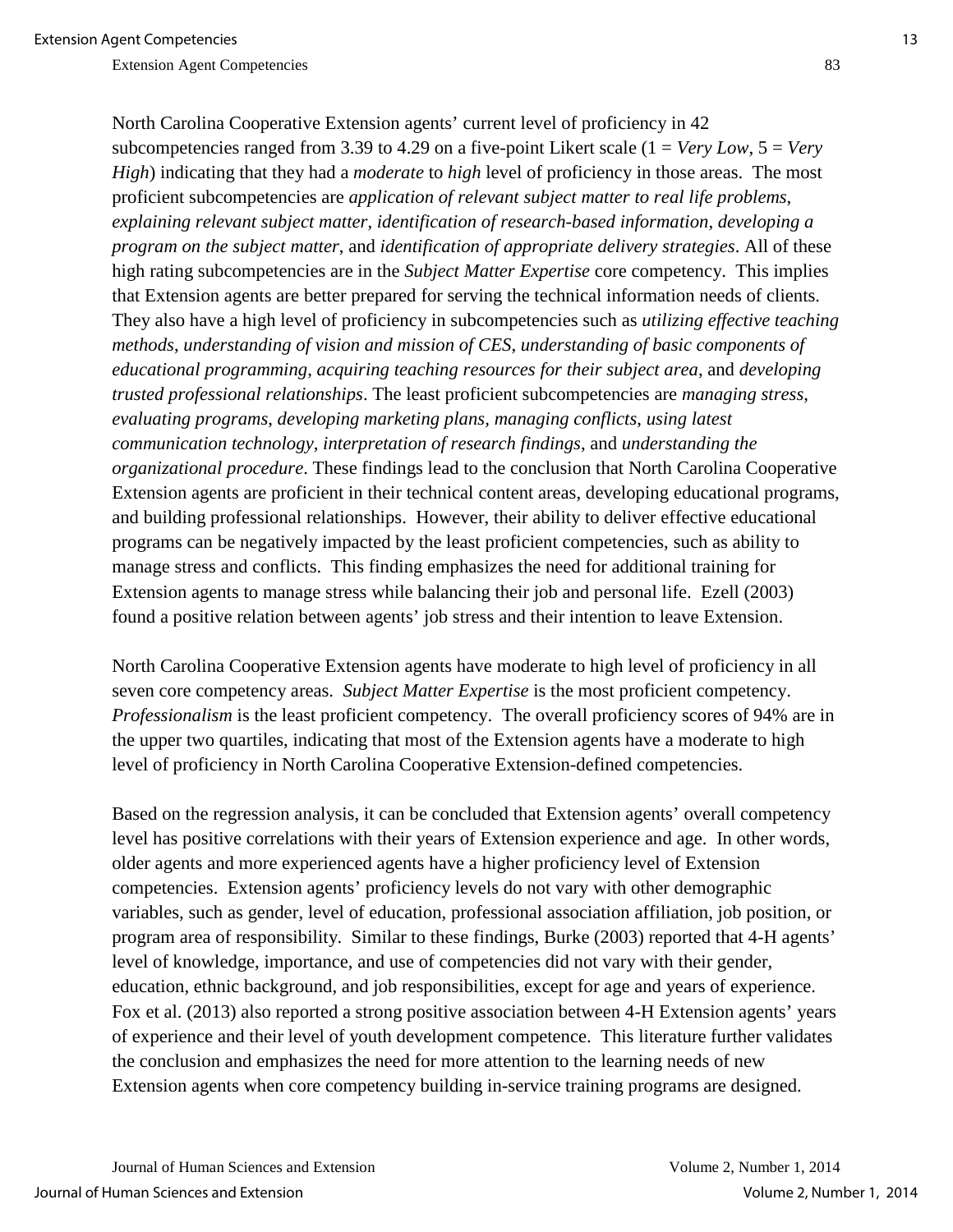Extension agents identified *emotional intelligence* (EI), *flexibility/adaptability*, *interpersonal skills,* and *managing resources* as the most important competencies needed in addition to current competencies recommended by North Carolina Cooperative Extension. It is essential for Extension to recognize the importance of EI competencies for today's workforce (Ayers & Stone, 1999; Moore & Rudd, 2003). Individuals with emotional competency have the skill to manage their emotions in response to an event or situation and react accordingly. Extension agents in this study emphasized managing stress, good work and personal ethics, self motivation and self-direction, and integrity, as other important subcompetencies needed to be successful in their job. These findings are compatible with the findings of a study conducted with Extension professionals in Arkansas that reported personality qualities, including dependability, fairness, honesty, and trustworthiness, were the most valued competency qualities for Extension

professionals (Cooper & Graham, 2001). Similar to this, Roberts, Dooley, Harlin, and Murphrey (2007) reported personality qualities are important competencies for agricultural teachers to be successful. Personal integrity, high levels of motivation, and eagerness are important emotional competencies, but are rarely included in educational programs (Moore & Rudd, 2005).

The Extension agents stressed *interpersonal skill* as an important additional competency. Interpersonal skill is necessary for Extension agents to interrelate effectively with their diverse clients. In the current North Carolina Cooperative Extension competency model, the *networking* subcompetency focused on the relationship and collaboration between subject matter specialists, colleagues, and others to develop training curricula. It is important to re-evalute and include these subcompetencies to meet the needs of agents in the current context. Similar to this finding, Cooper and Graham (2001) reported that personal skills, including people skills, positive attitudes, friendliness, and self motivation, are important competencies for agents to be successful. Building people skills will ensure continuous success for Extension in the current environment (Cooper & Graham, 2001). Extension professionals need to develop partnerships with their stakeholders and build up trust to support their work (Cochran, 2009).

*Flexibility and managing resources* are two other competencies stressed by the agents. Flexibility is needed when the organizational environment is experiencing changes (Bartram, Robertson, & Callinan, 2002; Cochran, 2009). Demographic changes, technology advancements, and the global market create new challenges for Extension. Under these challenging conditions, Extension professionals have to adjust for new working environments. Extension agents in this study acknowledged the importance of managing limited resources, especially financial resources. Respondents also emphasized the need for *grant writing* competency. This is an important competency for success in securing additional funding for their Extension work, especially in a difficult economic context.

The Extension agents stressed the significance of *research knowledge-related* subcompetencies to understand the research process and to interpret and apply recommendations to real life issues.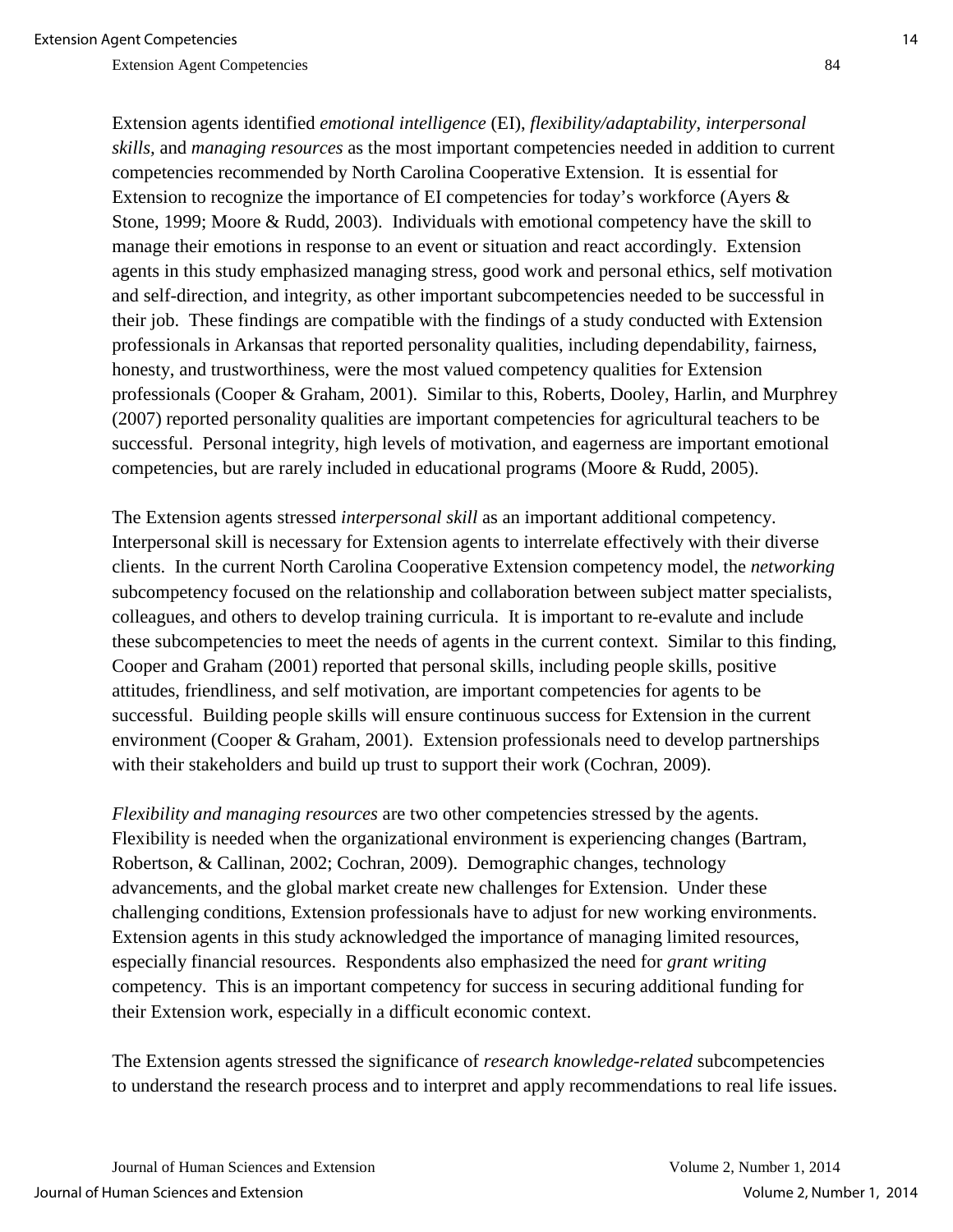The research competency is not listed under any of the major subcompetencies for agents in current North Carolina Cooperative Extension competency model. Program evaluation and research methods are important training needs for Extension agents (Radhakrishna & Martin, 1999). This finding emphasizes the need for adding *understanding the research process* as a subcompetency for Extension agents.

#### **Recommendations**

Since one-third of the Extension agents in this study have five years or less Extension experience and the overall proficiency level for core competencies positively correlated with years of experience, it is necessary to pay special attention when planning in-service educational programs for new agents to help them develop core competencies. Ezell (2003) recommended that Extension organizations give more attention to developing new employee orientation that focuses on specific job expectations before assigning them into the actual work environment with its accompanying demands and expectations. Maddy, Niemann, Lindquist, and Bateman (2002) suggested that information on core competencies needs to be included in new staff orientation and staff development professional plans to ensure effective utilization of the core competencies. A long-term professional development plan can be prepared by helping Extension professionals conduct self-evaluation in the early years of tenureship to ensure acquisition of core competencies (Owen, 2004). Also, the acquisition of competencies should be considered as an important part of the worker's performance assessment (Boyd, 2003).

North Carolina Cooperative Extension agents are more proficient in the *Subject Matter Expertis*e area in which they have been assigned, but are less competent in *Professionalism*, *Leadership*, *Communications*, *Organizational Knowledge*, *Educational Programming*, and *Human Relations* core competency areas. *Subject Matter* competency alone will not produce desired Extension outcomes. Other core competencies are equally important for individuals to be successful in Extension programming in the current social, political, and economic context. These are complimentary competencies for Extension agents to utilize their subject matter expertise in planning and delivering effective educational programs. Therefore, it is necessary for Extension administration to shift the attention from providing in-service training on *Subject Matter* competency to other core competency areas for enhancing the proficiency levels of Extension agents. Since overall proficiency levels do not vary with Extension agents' job position and program area of responsibility, in-service programs for building these core competencies can be organized for Extension agents without segregating them based on their job position or content responsibility as is the norm in most instances.

Since the North Carolina Cooperative Extension competency model was developed over 10 years ago, it is time to update it by adding necessary competencies, such as *Emotional Intelligence*, *Interpersonal Skills*, *Adaptability*, and *Managing Resources,* to help Extension agents prepare for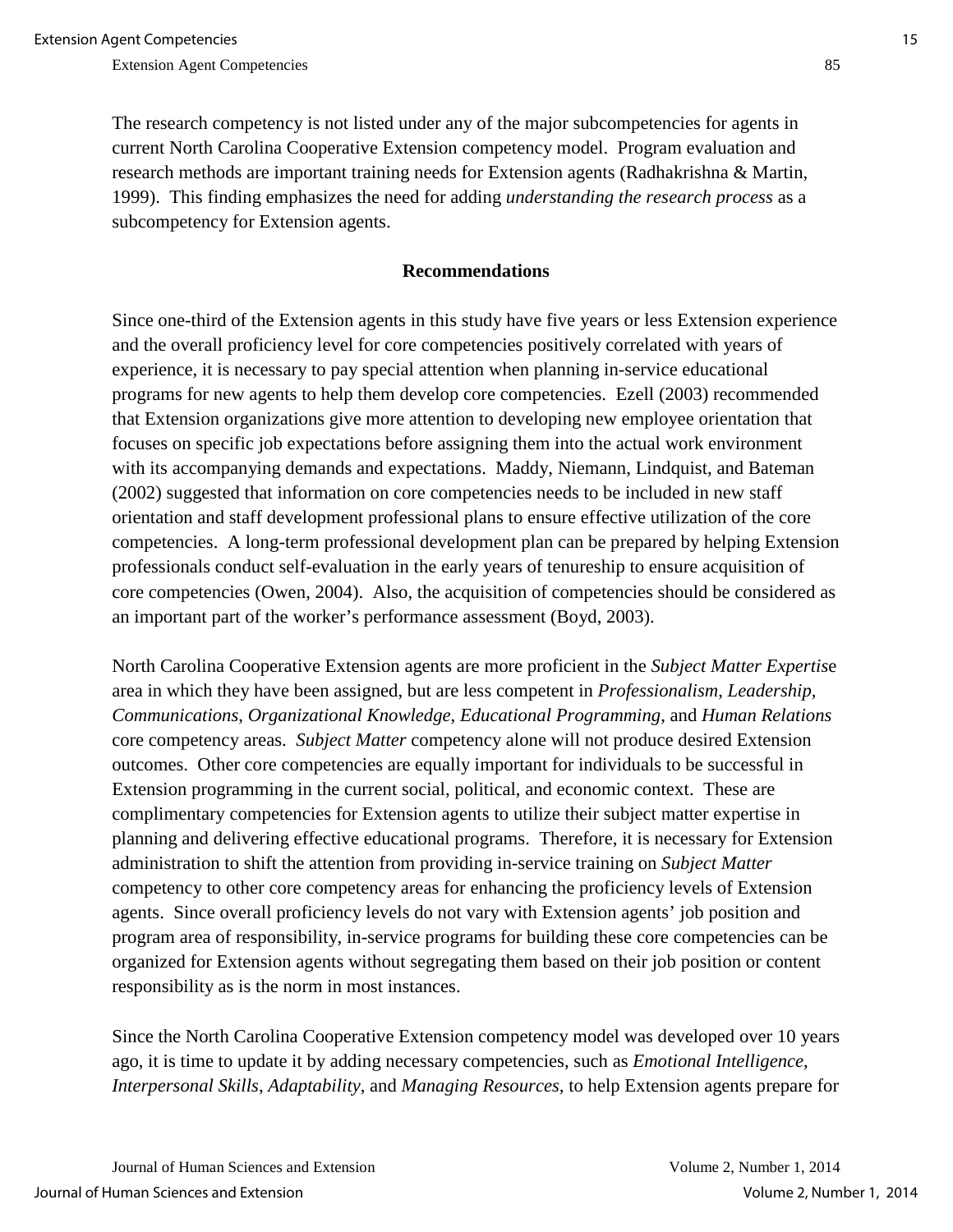the current situation. Motivation, self-confidence, and empathy are part of emotional intelligence. These are necessary subcompetencies for working with the public. Therefore, it is important to update North Carolina Cooperative Extension competencies with these new competencies to ensure the success of Extension in the 21<sup>st</sup> century.

Further research is needed to identify core competencies for Extension agents to be successful in the new century. Utilizing a broad sample of Extension agents would allow for the generalization of findings to Extension agents in others parts of the U.S. A Delphi study with a selected experts in the Extension education profession, followed by a national study with a random sample of county Extension agents would also be a good approach for this research idea.

#### **References**

- American Society for Training & Development. (2006). *Bridging the skills gap: How the skills shortage threatens growth and competitiveness . . . and what to do about it*. Retrieved from http://www.astd.org/NR/rdonlyres/D43B0459-E5F9-4BC0-9275-FA33FF927637 /0/SkillsGapWhitePaper.pdf
- Ayers, D., & Stone, B. (1999). Extension organization of the future: Linking emotional intelligence and core competencies. *Journal of Extension, 37*(6), 6IAW4. Retrieved from http://www.joe.org/joe/1999december/iw4.php
- Bartram, D., Robertson, I. T., & Callinan, M. (2002). Introduction: A framework for examining organizational effectiveness. In I. T. Robertson, M. Callinan, & D. Bartram (Eds.), *Organizational effectiveness: The role of psychology* (pp. 1–10). Chichester, West Sussex, UK: Wiley.
- Boyd, B. L. (2003). Identifying competencies for volunteer administrators for the coming decade: A national Delphi study. *Journal of Agricultural Education*, *44*(4), 47–56. doi:10.5032/jae.2003.04047
- Burke, T. B. (2003). *Defining competency and reviewing factors that may impact the perceived importance, knowledge and use of competencies in the 4-H professional's job*. Unpublished doctoral dissertation, North Carolina State University, Raleigh.
- Cavallo, K., & Brienza, D. (2001). *Emotional competence and leadership excellence at Johnson & Johnson: The emotional intelligence and leadership study.* Retrieved from http://www.eiconsortium.org/pdf/jj\_ei\_study.pdf
- Cochran, G. R. (2009). *Ohio State University Extension competency study: Developing a competency model for a 21st century Extension organization.* Unpublished doctoral dissertation, Ohio State University, Columbus.
- Cooper, A., & Graham, D. (2001). Competencies needed to be successful county agents and county supervisors. *Journal of Extension*, *39*(1), 1RIB3. Retrieved from http://www.joe.org/joe/2001february/rb3.php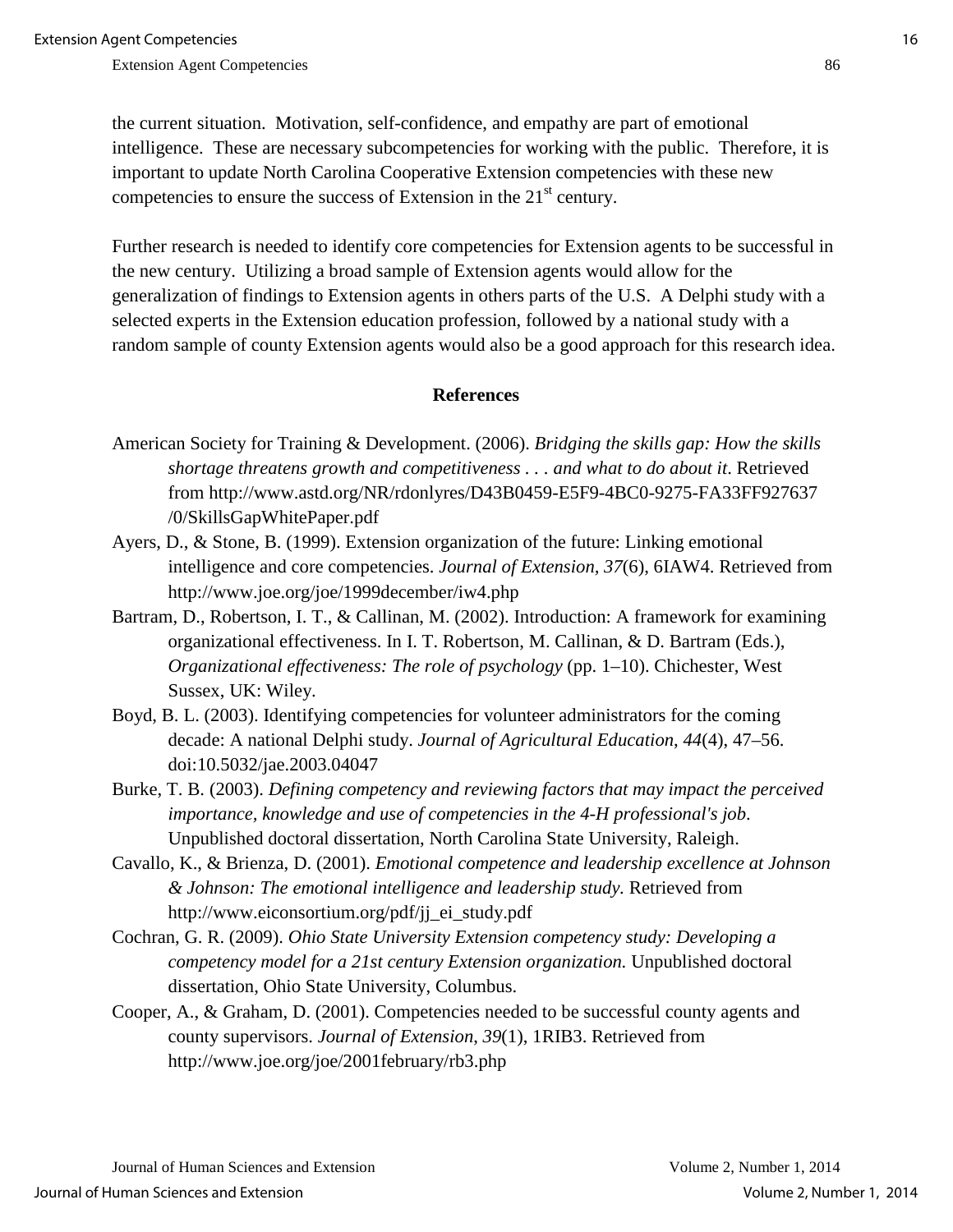- Edwards, M. C., McLucas, B., Briers, G. E., & Rohs, F. R. (2004). Educational interests of Extension agents: Implications for the delivery of educational programming at a distance. *Journal of Extension*, *42*(1), 1FEA5. Retrieved from http://www.joe.org/joe/2004february /a5.php
- Ensle, K. M. (2005). Burnout: How does Extension balance job and family? *Journal of Extension*, *43*(3), 3FEA5. Retrieved from http://www.joe.org/joe/2005june/a5.php
- Extension Committee on Organization and Policy. (1992). *Implications for motivational strategies: The 21st Century Extension professional in the midst of organizational change.* Washington, DC: United States Department of Agriculture.
- Extension Committee on Organization and Policy. (2002). *The Extension system: Implications for motivational strategies: The 21st century Extension professional in the midst of organizational change.* Washington, DC: United States Department of Agriculture.
- Ezell, P. A. (2003). *Job stress and turnover intentions among Tennessee Cooperative Extension System employees.* Unpublished doctoral dissertation, The University of Tennessee, Knoxville.
- Fox, J. E., Sasser, D., & Arcemont, L. (2013). 4-H youth development professionals' perceptions of youth development core competence. *Journal of Human Sciences and Extension, 1*(1), 31–48. Retrieved from http://media.wix.com/ugd/c8fe6e\_38247af22331edc7c56098ece 61d3b52.pdf
- Gander, S. L. (2006). Beyond mere competency: Measuring proficiency with outcome proficiency indicator scales. *Performance Improvement, 45*(4), 38–44. doi:10.1002/pfi.2006.4930450409
- Gayeski, D. M., Golden, T. P., Andrade, S., & Mason, H. (2007). Bringing competency analysis into the 21st Century. *Performance Improvement, 46*(7), 9–16. doi:10.1002/pfi.144
- Gibson, J. D. (2003). Use of managerial proficiencies in agricultural and Extension education: An assessment of Virginia Cooperative Extension. *Journal of International Agricultural and Extension Education, 10*(3), 19–24. doi:10.5191.jiaee.2003.10303
- Gonzalez, I. M. (1982*). The professional competencies needed by Extension agents in the Pennsylvania Cooperative Extension Service.* Unpublished doctoral dissertation, The Pennsylvania State University, University Park.
- Graham, R. C. (2009). *Ohio State University Extension competency study: Developing a competency model for a 21st century Extension organization.* Unpublished doctoral dissertation, The Ohio State University, Columbus.
- Gregg, J. A., & Irani, T. A. (2004). Use of information technology by county Extension agents of the Florida Cooperative Extension Service. *Journal of Extension, 42*(3), 3RIB2. Retrieved from http://www.joe.org/joe/2004june/rb2.php
- Klein, A. L. (1996). Validity and reliability for competency-based systems: Reducing litigation risks. *Compensation Benefits Review, 28*(4), 31–37. doi:10.1177/088636879602800405
- Krejcie, R., & Morgan, D. (1970). Determining sample size for research activities. *Educational and Psychological Measurement, 30*, 607–610.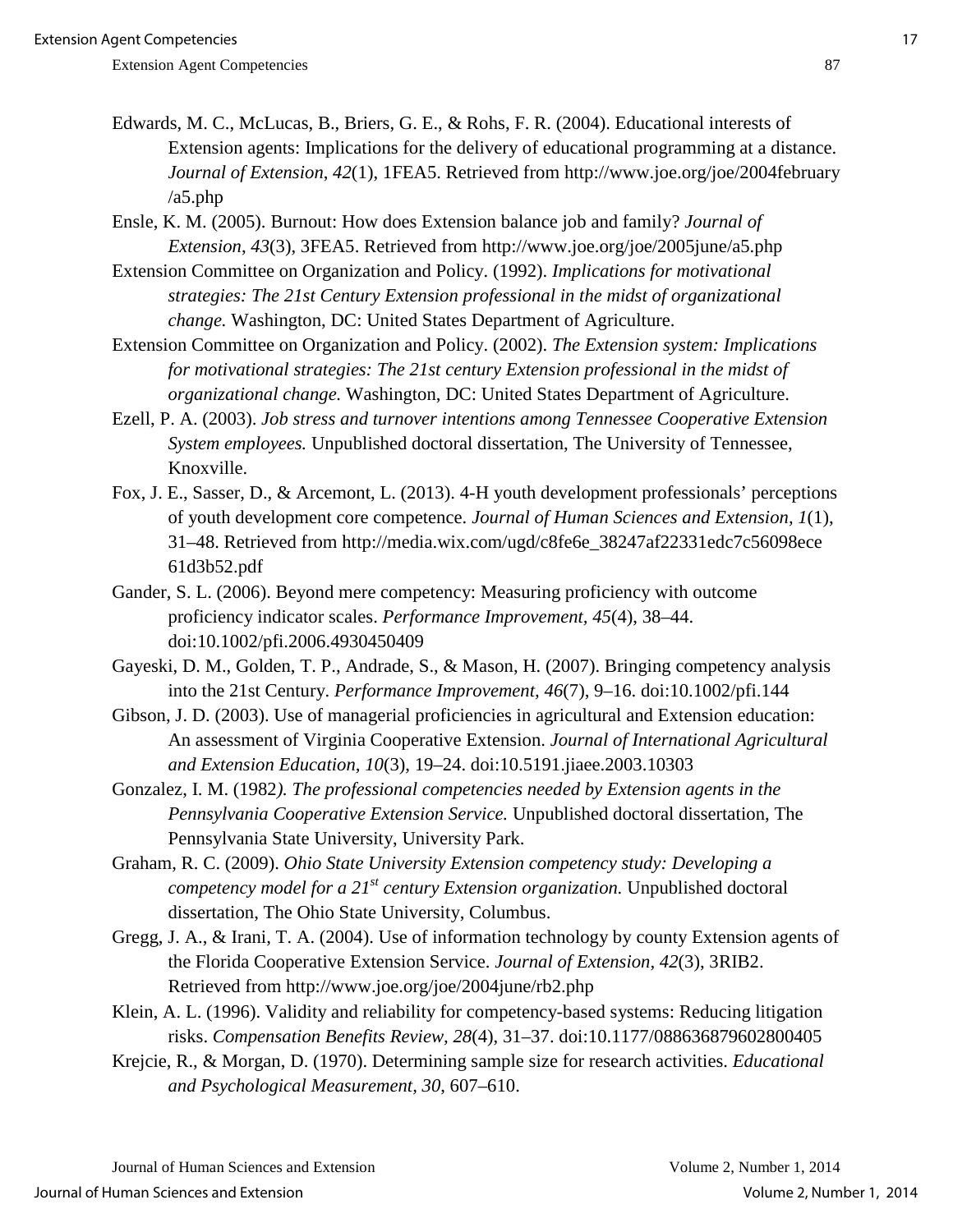- Langdon, D. G., & Marrelli, A. (2002). A new model for systematic competency identification. *Performance Improvement, 41*(4), 16–23. doi:10.1002/pfi.4140410405
- Langdon, D., & Whiteside, K. (2004). Bringing sense to competency definition and attainment. *Performance Improvement, 43*(7), 10–15. doi:10.1002/pfi.4140430706
- Lindner, J. R., Murphy, T. H., & Briers, G. E. (2001). Handling nonresponse in social science research. *Journal of Agricultural Education, 42*(4), 43–53. doi:10.5032/jae.2001.04043
- Maddy, D. J., Niemann, K., Lindquist, J., & Bateman, K. (2002). *Core competencies for the Cooperative Extension System*. Retrieved from http://www.msuextension.org/jobs /forms/Core\_Competencies.pdf
- Marrelli, A. F. (1998). An introduction to competency analysis and modeling. *Performance Improvement, 37*(5), 8–17. doi:10.1002/pfi.4140370505
- McLagan, P. A. (1997). Competencies: The next generation. *Training & Development, 51*(5), 40–47.
- Moore, L. L., & Rudd, R. D. (2003). *Exploring leadership competencies in Extension*. Paper presented at the Association of Leadership Educators Annual Conference, Anchorage, AK. Retrieved from http://www.leadershipeducators.org/Archives/2003 /moore.pdf
- Moore, L. L., & Rudd, R. D. (2005). Extension leaders' self-evaluation of leadership skills areas. *Journal of Agricultural Education, 46*(1), 68–78. doi:10.5032/jae.2005.01068
- North Carolina Cooperative Extension. (2001). *Extension agent competencies*. Retrieved from http://www.ces.North Carolina State University.edu/pods/competencies/agents /index.html
- Olsen, L., Bhattacharya, J., & Scharf, A. (2006). Cultural competency: What it is and why it matters. *California Tomorrow*. Retrieved from http://www20.csueastbay.edu/ceas /departments/el/files/docs/cultural\_competency.pdf
- Owen, M. B. (2004). Defining key sub-competencies for administrative county leaders. *Journal of Extension, 42*(2), 2RIB3. Retrieved from http://www.joe.org/joe/2004april/rb3.php
- Place, N. T., & Jacob, S. (2001). Stress: Professional development needs of Extension faculty. *Journal of Agricultural Education, 42*(1), 96–104. doi:10.5032/jae.2001.01096
- Radhakrishna, R., & Martin, M. (1999). Program evaluation and accountability training needs of Extension agents. *Journal of Extension, 37*(3), 3RIB1. Retrieved from http://www.joe.org /joe/1999june/rb1.php
- Reynolds, W. B. (1993). *Professional competencies needed by extension agents in the Louisiana Cooperative Extension Service.* Unpublished doctoral dissertation, Louisiana State University and Agricultural & Mechanical College, Baton Rouge.
- Roberts, T. G., Dooley, K. E., Harlin, J. F., & Murphrey, T. P. (2007). Competencies and traits of successful agricultural science teachers. *Journal of Career and Technical Education*, *22*(2), 6–17. Retrieved from http://scholar.lib.vt.edu/ejournals/JCTE/v22n2/roberts.html
- SPSS, Inc. (2009). *PASW statistics for windows, version 18.0*. Chicago: SPSS, Inc.
- Stone, B. B. (1997). A system's approach to professional development. *Journal of Extension*, *35*(2), 2TOT2. Retrieved from http://www.joe.org/joe/1997april/tt2.php